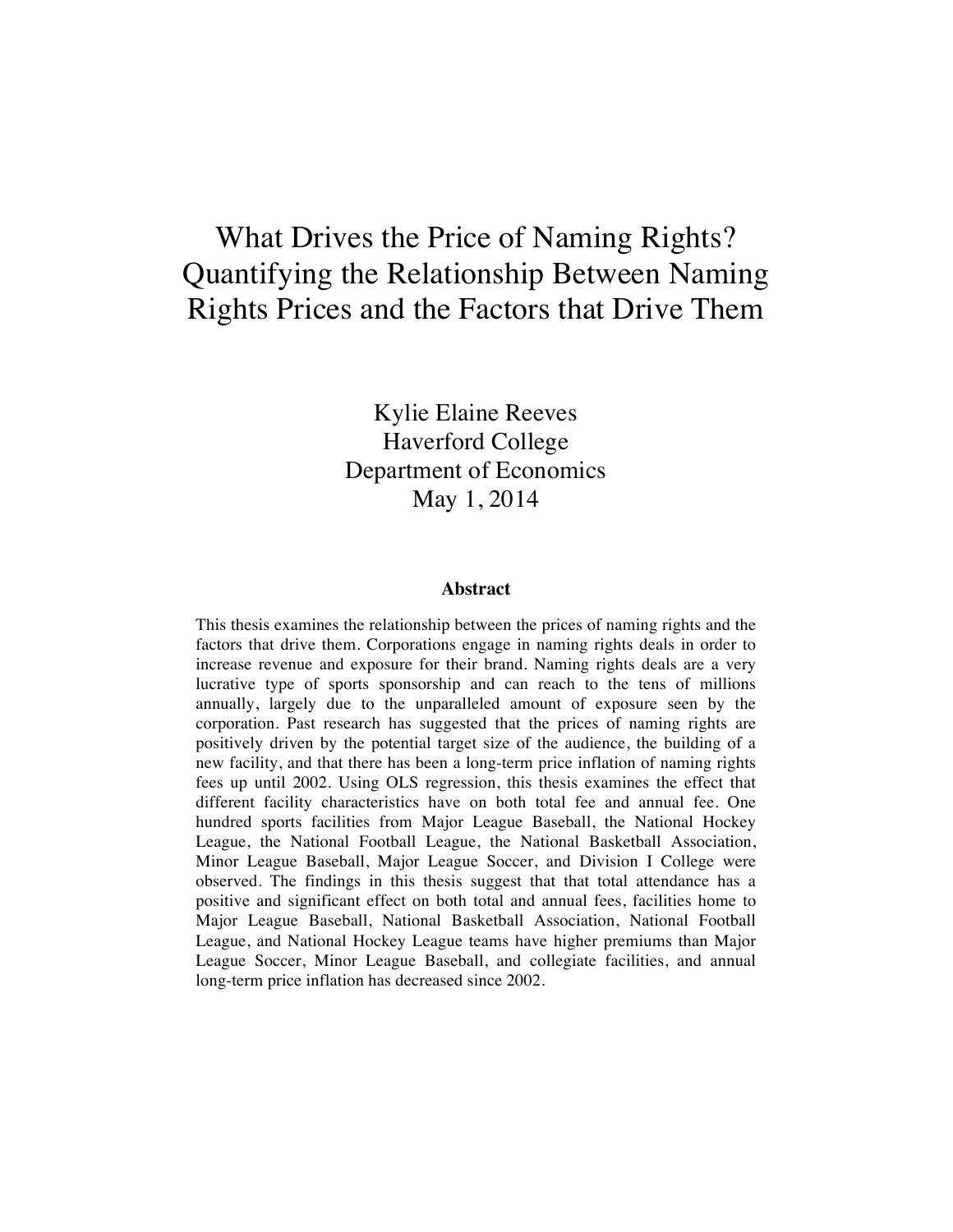#### **Acknowledgments**

I would like to thank the entire Haverford College Economics Department, especially Professor Richard Ball for all of his guidance, support, and help throughout this entire process. I am also grateful to Norm Medeiros of all of his help researching all aspects of my thesis topic.

I would also like to thank Hill Carrow and Sports & Properties, Inc. for their generous donation of naming rights data and inspiration for choosing this topic to begin with. Another thanks to Professor Seth Gitter of Towson University for sharing his Minor League Baseball data. Without any of their help, this thesis would not have been possible.

Finally, I would like to thank my parents, Beth and Kevin, and sister, Paige, for their unwavering and invaluable support during the past four years. None of this would have possible without them.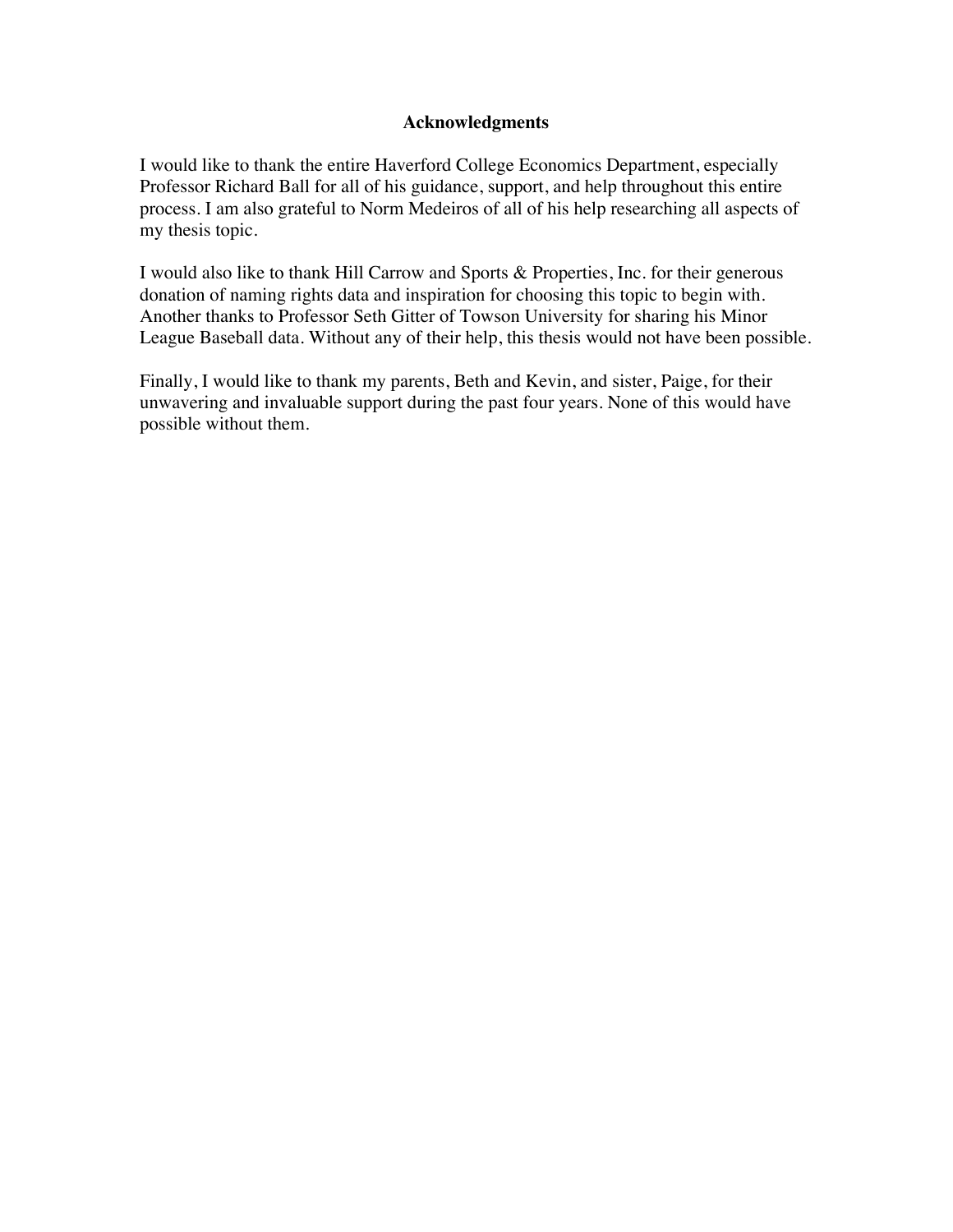## **Table of Contents**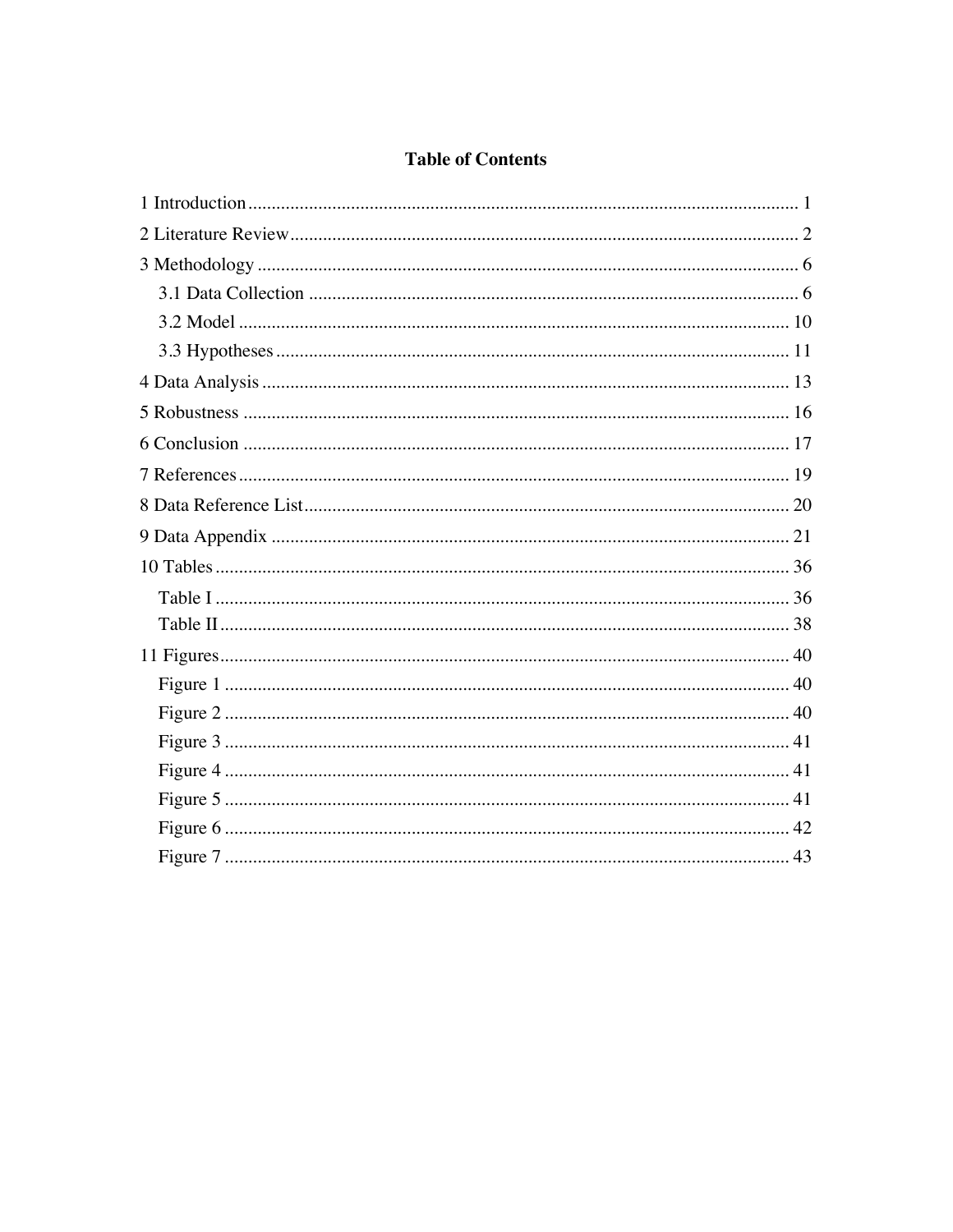# **1 Introduction**

Sponsorship has been described as "a mutually beneficial business arrangement between sponsor and sponsored to achieve defined objectives" (Head, 1981). The sponsorship of sports in general, whether it be a sporting event, a specific sports team, or a sports facility is one of the most popular and profitable types of sponsorship in the world (Abratt et al., 1987 and Crompton & Howard, 2003). The sponsorship of a sports facility, better known as naming rights, is of particular popularity and profitability. Naming rights deals for sports facilities are lucrative business agreements that play a vital role in corporate advertisement in the United States. Corporations purchase the rights to the put their names on sports facilities in order to reach a large audience that other marketing outlets such as television, radio, or newspaper advertisement are unable to reach.

The goal of my thesis is to answer the question: what is the quantitative relationship between naming rights prices of diverse sports entertainment facilities and the factors that drive these prices? Following methodology found in Gerrard et al. (2007), I broke down the component characteristics of sports facilities and determined which ones are most influential in driving the existing prices using OLS regression analysis. My results build on existing literature by expanding the types of facilities observed beyond the four main professional sports organizations by including Minor League Baseball (MiLB), Major League Soccer (MLS), and collegiate venues. I am also optimistic that my study has taken place far enough from the naming rights market boom so that I have not picked up any rapid growth effects and the naming rights market has had time to settle down.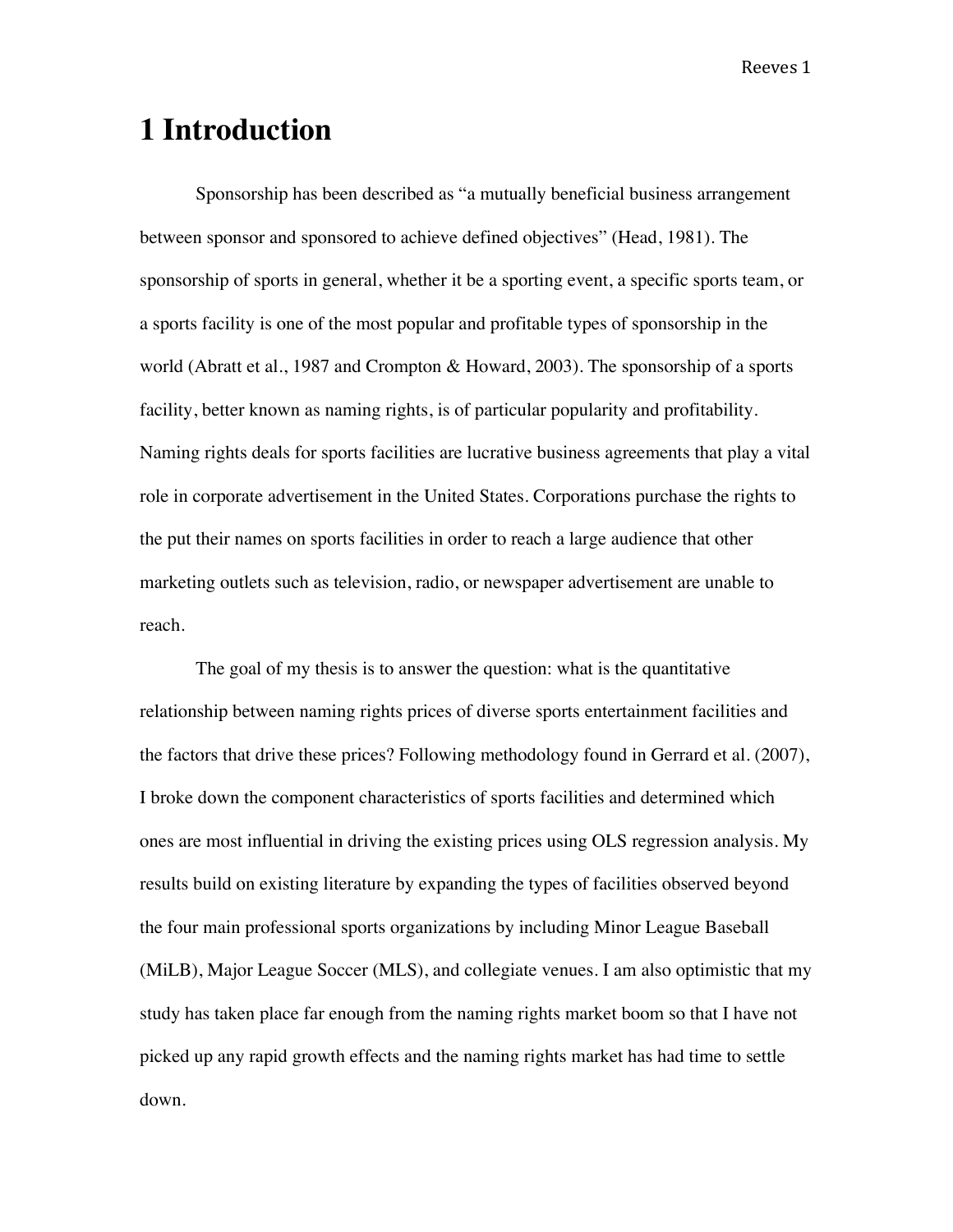This thesis finds that total attendance has a positive and significant effect on both total and annual fees, facilities home to Major League Baseball (MLB), National Basketball Association (NBA), National Football League (NFL), and National Hockey League (NHL) teams have higher premiums than MLS, MiLB, and collegiate facilities, and annual long-term price inflation has decreased since 2002.

# **2 Literature Review**

Many authors (Head, 1981, Abratt et al., 1987, Blair & Haynes, 2008, Gerrard et al., 2007 and Crompton & Howard, 2003) have hailed naming rights as a type of sponsorship unparalleled to other types of promotion. There are two central reasons why corporations seek naming rights on sports facilities: exposure and increasing sales (Abratt et al., 1987, Crompton & Howard, 2003). The increasing sales aspect has been up for debate in a good amount of literature (Leeds et al, 2007, McCarthy & Irwin, 2000, and Blair & Haynes, 2009). From an exposure perspective, naming rights deals offer a "24/7" kind of brand exposure that is rarely met by promotional and sponsorship alternatives (Crompton & Howard, 2003). Another advantage of owning the naming rights to a facility is that this type of sponsorship has various multiplier effects. By owning the naming rights to a facility, the brand is not only seen on the stadium or arena itself but also reaches the masses through different media outlets like TV, radio, and websites. Corporations also have exposure throughout the stadium when included in what is usually a very complex naming rights contract. For example, in 1996, Corel Corporation agreed to a 10 year, 26 million Canadian dollar contract with the Ottawa Senators for the naming rights of the Senators' facility. In addition to facility entitlement, the firm received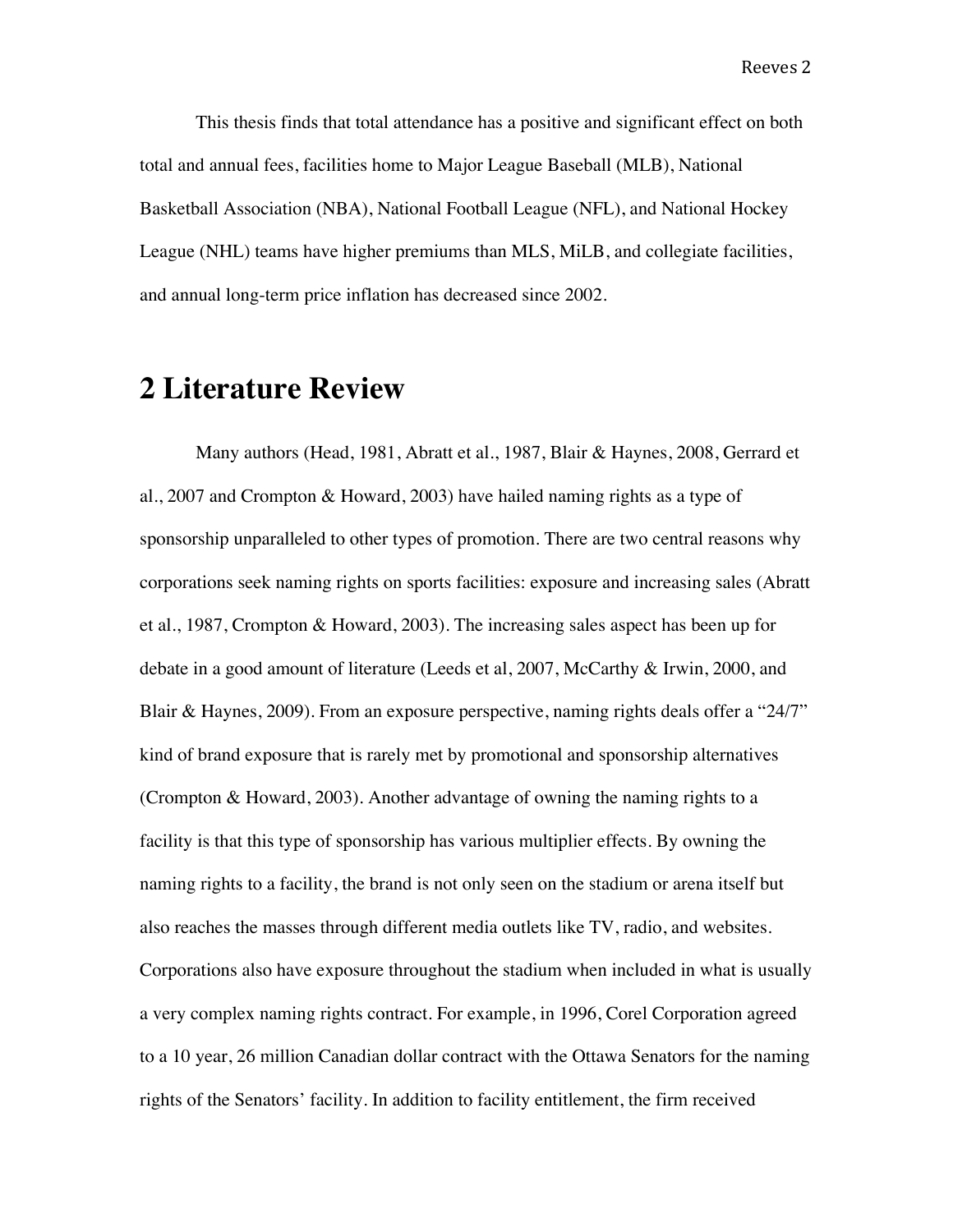premium seating, tickets to every event, and advertising throughout the venue from scoreboard signage to the Corel logo on cups, plates, and napkins at concession stands (Crompton & Howard 2003).

Although naming rights contracts currently tend to be complex and extend much further than the naming of the facility, this has not always been the case. When naming rights first came about, deals simply gave corporations the ability to name the stadium. The first known naming rights deal was signed in 1971 when Schaefer Brewing Company paid \$150,000 to name the home of the New England Patriots of the NFL Schaefer Field. While there were a few other deals made in the next two decades, it was not until 1995 that the naming rights market really boomed. Between 1995 and 2002, fifty stadium naming rights deals were signed in professional sports and the average total value of these deals grew from \$21.5 million in 1995 to \$88.2 million in 2002 (Gerrard et al., 2007). In the eight years of this substantial market boom, the annual growth rate of annual price of stadium naming rights was 18.8 percent (Street & Smith, 2002). By 2002, 70 percent of professional sports facilities were corporately named (Mahoney & Howard, 2001). Some researchers (Crompton & Howard, 2003, Gerrard et al., 2007, and DeSchriver & Jensen, 2003) have speculated that the cause of this boom in the naming rights market had to do with the large number of new sports facilities that were built in the late 1990's through mid-2000's. Facilities with no previous name association are better for corporations who engage in these deals. Gerrard, Parent, & Slack (2007) found that corporations are willing to pay a considerable premium for such new facilities because there is a community aversion to renaming facilities with traditional or historic names (e.g. Fenway Park, Wrigley Field, or Lambeau Field).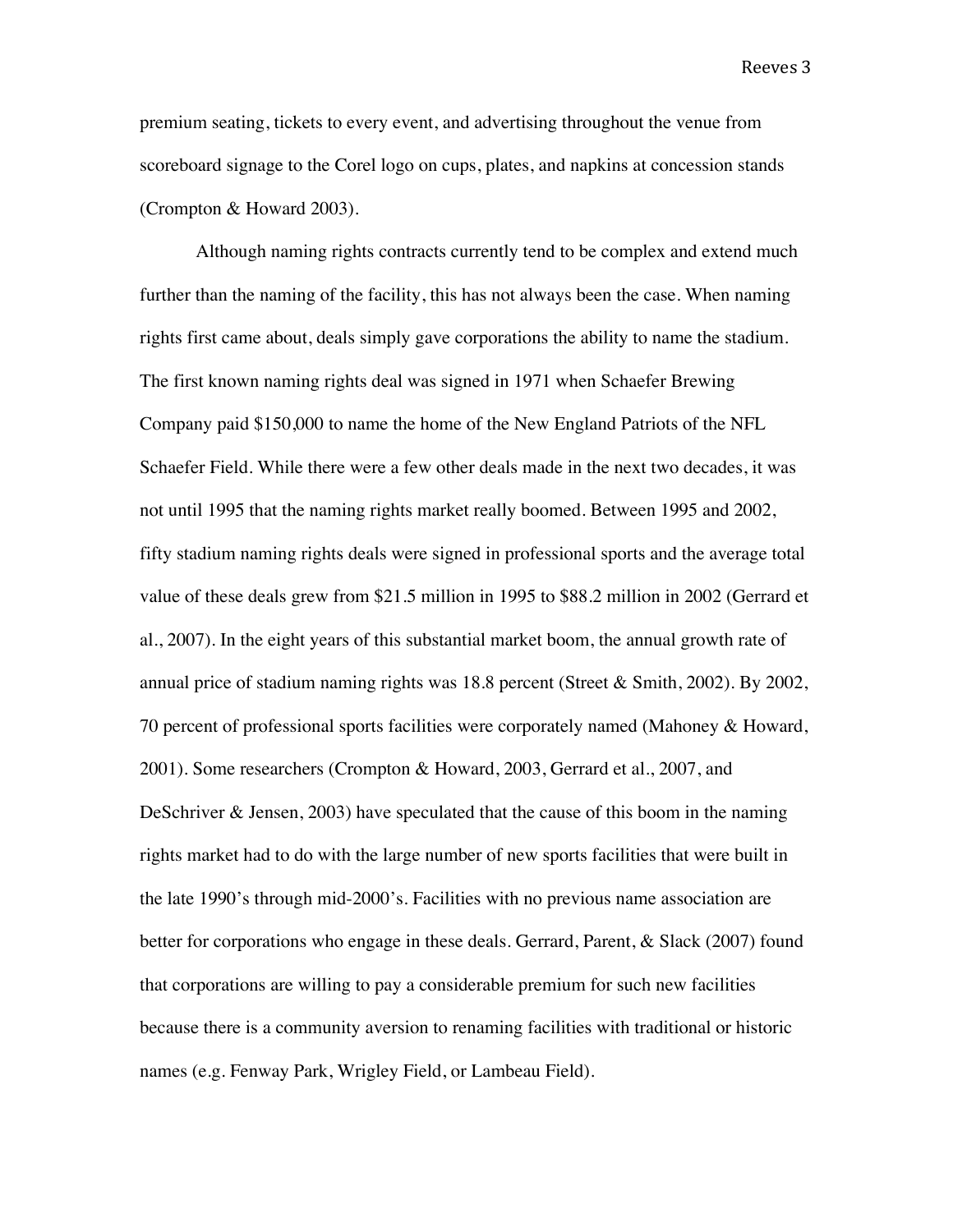If researchers have found that corporations will pay a significant premium for the naming rights of new facilities, what are other factors that drive the value of naming rights? Generally speaking, this is the question my work will aim to answer. There has been other work seeking to answer this question as well. DeSchriver and Jensen (2003) attempt to identify these determinants by developing a model of the naming rights market where the objective of the facility owner is to maximize revenue and the objective of the sponsor is to allocate its advertising budget efficiently. Like previous authors, they find that a new facility status adds a substantial amount to the cost of naming a facility, but they also find that, quite surprisingly, the price of a naming rights deal is independent of the number of games played at the facility, the median income of the area, the on-field success of the teams that play in the facility, whether the facility is publicly or privately owned, average attendance, and the cost of construction.

Ashley and O'Hara (2001) explore the potential benefits and downsides of engaging in naming rights deals and examine the "intangible nature" of such deals. The study finds that the market value approach is the most commonly used method for naming rights valuation and that "local sentiment" should be considered before engaging in a naming rights agreements, which directly relates to the new facility aspect discussed above.

Gerrard, Parent, and Slack (2007) provide a study that is most relevant to my thesis. Using the natural log of total value of the deal and the natural log of the annual fee of the deal as dependent variables and facility characteristics as independent variables, they find that this value is related to variables associated with the size of the potential target audiences. This includes the economic size of the facility's city, the capacity, the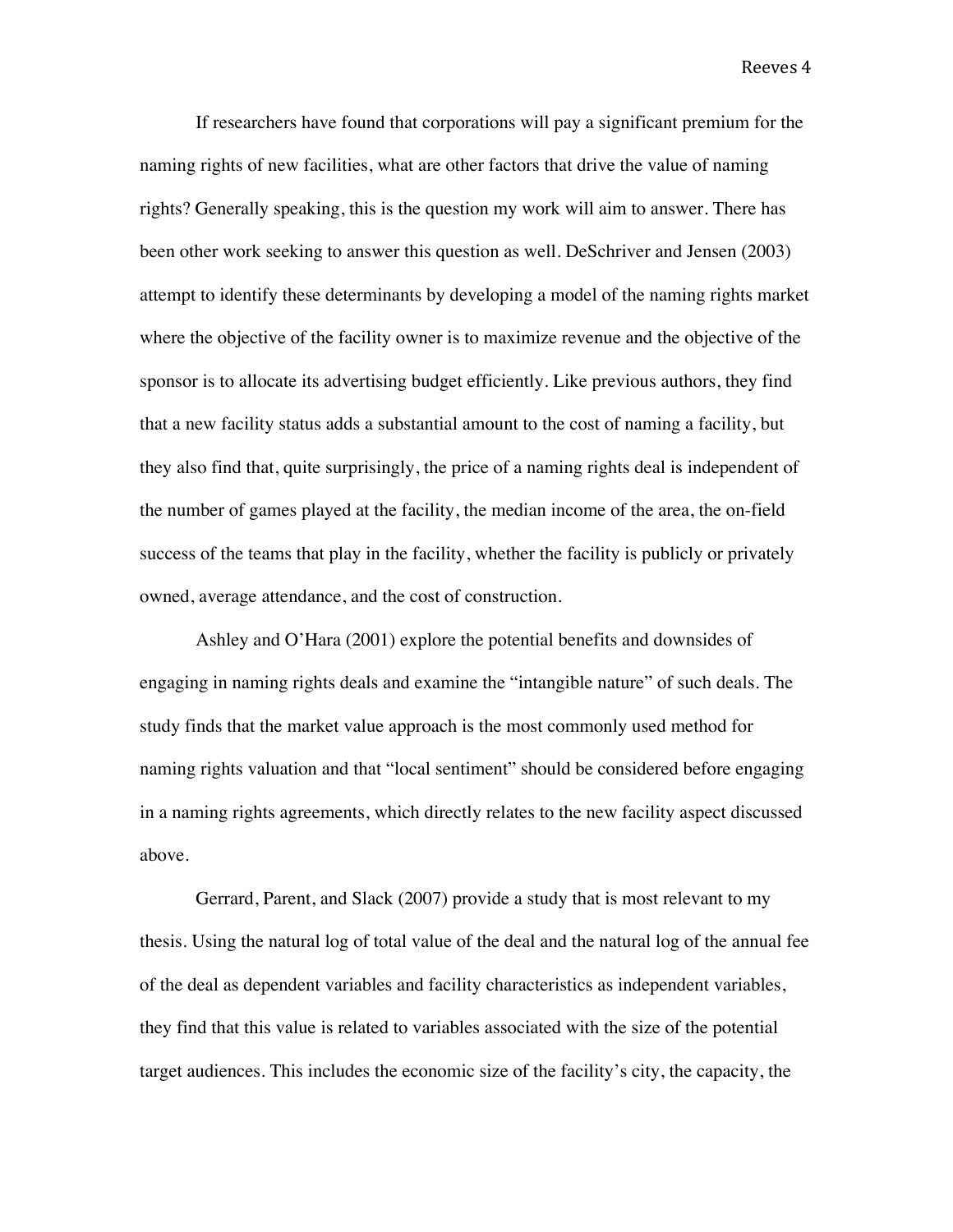success of the resident teams, the diversity of the facility usage, and whether or not the facility is new.

Even at the minor league level, attendance increases significantly when a new facility is built, further supporting the notion that new facilities are a sought after commodity, by corporation and fans alike. Gitter and Rhoads (2014) find that new stadiums add an additional 1.2 million fans at the Triple-A level, 400,000 at the Double A-level and high Single A level. A study carried out by the same authors (Gitter  $\&$ Rhoads, 2010) finds a positive relationships between a minor league's winning percentage and attendance. It is characteristics like these, winning percentage and attendance, that might have a positive effect on the price of the naming rights deals.

The goal of my research is to investigate the quantitative relationship between naming rights prices of sports facilities and the factors that drive these prices. While my thesis builds on all of the previously mentioned literature, I follow Gerrard et al. (2007) most closely and use the same methodology to valuate sports entertainment facility naming rights. I build on the existing literature by not only including facilities for the MLB, the NFL, the NHL, and the NBA, but also including MLS, Minor League Baseball (MiLB), and Division I collegiate facilities. I am also confident that my results are more comprehensive than previous studies because there has been enough time between the current period and the growth of the naming rights market in the early 2000's to further understand changes in the market over time.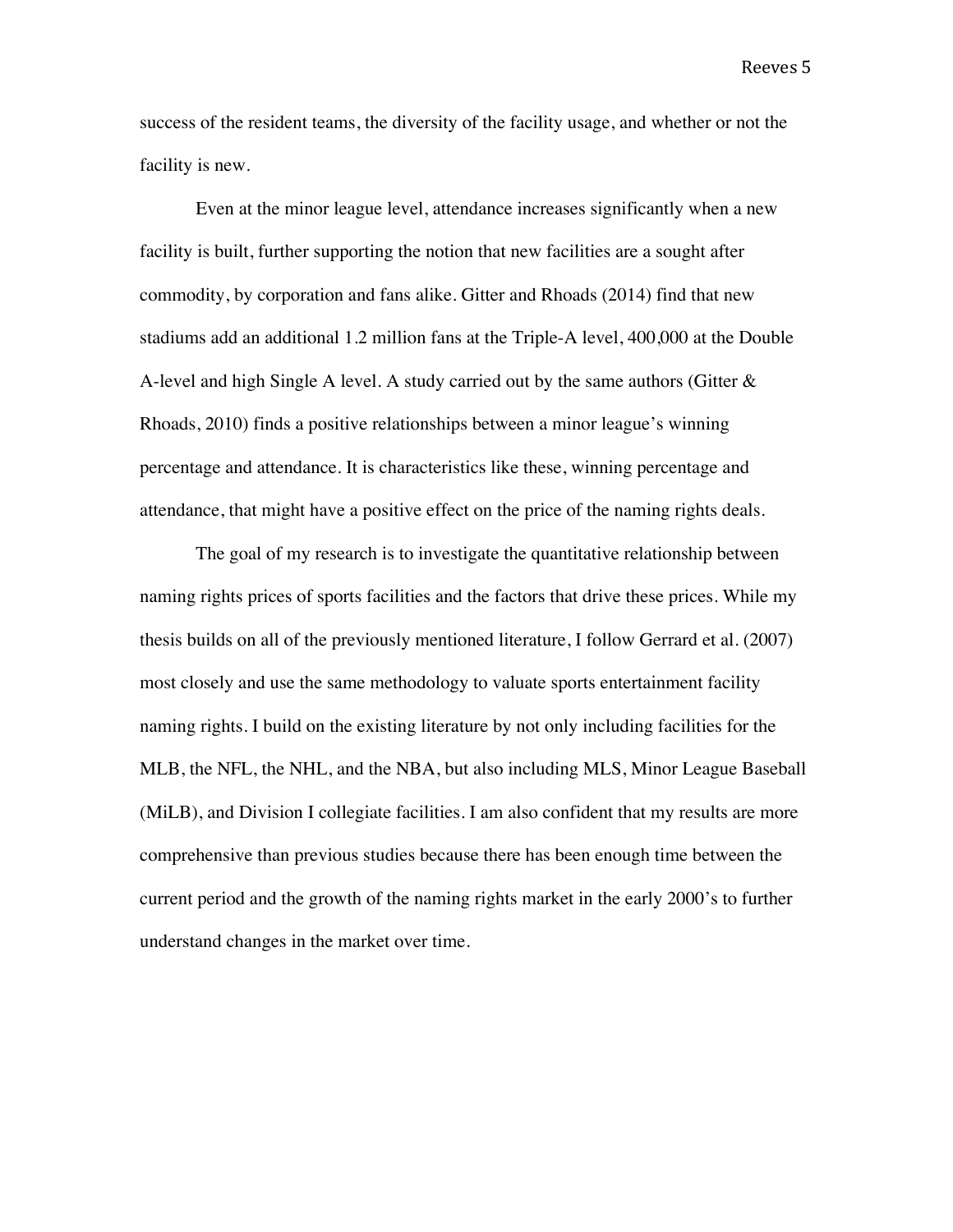# **3 Methodology**

#### **3.1 Data Collection**

There are 100 individual facilities being observed in this analysis. Of those 100, 19 host teams that play college sports (basketball or football), 16 host MiLB teams, 16 host MLB teams, 5 MLS teams, 23 NBA teams, 20 host NFL teams, and 9 host NHL teams.

Consistent with Gerrard at el. (2008), I needed to collect data on many different characteristics of sports facilities involved in the naming rights deals I am observing. Variables describing the terms of the deal and name, sponsor, and location of each facility came from the naming rights database created by Sports and Properties, Inc. [1]. For facilities that had the term (length of deal) and at least *TOTALFEE* or *ANNUALFEE* but missing the other, I was able to calculate the other using the term and either type of fee I had.

All of the sports leagues I am including in my study were included in this data set. Each league is a dummy variable. College facilities, both basketball and football, are classified as *COLLEGE* while all other facilities fall into each of their given leagues. If a facility is home to an NHL team, *L\_NHL* is equal to "1" and if otherwise, *L\_NHL* is equal to "0." This is the same for all leagues. However, if a facility is home to more than one team (there are 10 facilities that match this description), a "1" is present in both league dummies. For example, O.Co Coliseum is home to both the Oakland Raiders (NFL) and the Oakland Athletics (MLB) so *NFL* is equal to "1" and so is *L\_MLB*.

In order to test for differences between the MLB, NBA, NHL, and NFL and the MLS, MiLB, and college, a dummy variable was created representing whether or not the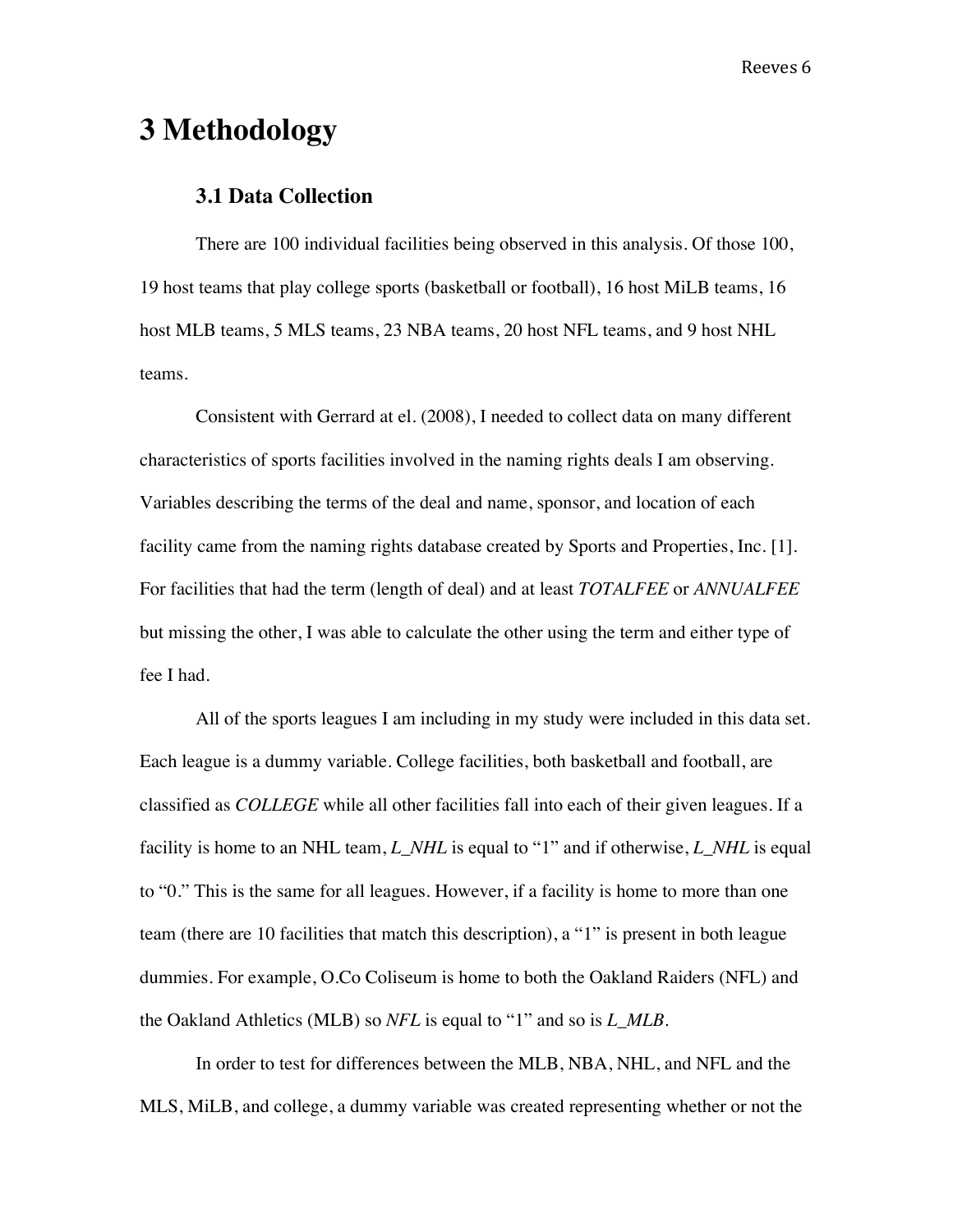facility is home to a "big four" (MLB, NBA, NHL, and NFL) team. If a facility is home to a big four team, *BIGFOUR* is equal to "1" and otherwise, *BIGFOUR* is equal to "0." In order to measure the size of the premium for a big four team *and* a new facility, an interaction term between the two was added: *NEWBIGFOUR =* 

*(BIGFOUR)\*(NEWFAC)*. Also using data from this data set, I needed to generate an interaction term that would measure the long-term inflation rate *after* the Gerrard et al. (2007) paper in order to test for Hypothesis 3. This was done by creating a dummy variable for all deals signed before 2002 (the latest year a deal was signed in Gerrard et al.). If the deal was signed in or before 2002, *YEARDUMMY* is equal to "1" and if the deal was signed after 2002, *YEARDUMMY* is equal to "0." In order to fully measure the long-term price inflation, an interaction term between *YEARDUMMY* and *YEAR* was created. This interaction term is defined as *YEARINTERACT.* 

Two of the variables found in this data set will serve as the dependent variables in my two models: *LN\_TOTALFEE* and *LN\_ANNUALFEE*. In order to correct for skewedness seen in the *TOTALFEE* and *ANNUALFEE* data, the natural log is taken of both. *LN\_TOTALFEE* is the natural log of the total amount of money that the sponsor will pay the facility owner for the naming rights over the determined term and is measured in hundred thousand dollars. *LN\_ANNUALFEE* is the natural log of the annual amount of money that the sponsor will pay the owner of the facility measured in thousands of dollars.

I assembled a second data set from many different sources. Most of the data came from the Wikipedia pages of individual facilities [4], the Wikipedia pages of individual teams [2], and archives and box scores from university athletic pages [3]. These variables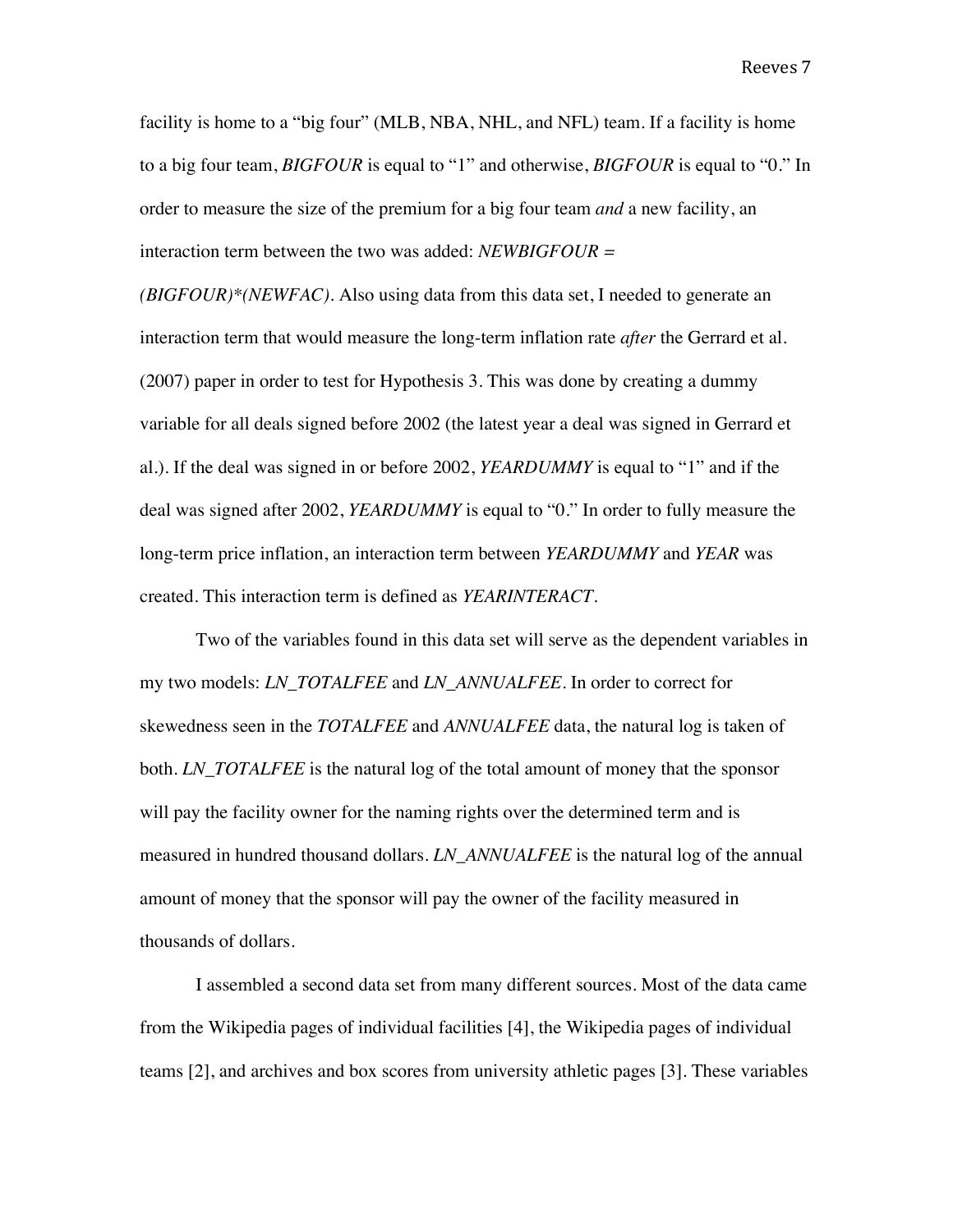consist of total attendance (*TOTALATT)*, average attendance (*AVGATT)* whether the facility was new (*NEWFAC*), whether the team was new (*NEWTEAM*), whether the facility was previously named (*PREVNAME)* the capacity of the facility the year before the deal was signed *(PREVCAP*), *GAMES*, type ownership, whether it be public or private (*PUBLIC)*, capacity of the facility (*CAPACITY)*, *AGE*, the percentage of capacity filled on average (*PERCENTAVGATT*) and type of roof on the facility (*OPEN, CLOSED,*  or *RETRACTABLE*). The natural log was taken of *AGE* and *TOTALATT (LN\_AGE* and *LN\_TOTALATT)* to correct for skewedness. Variables *PERCENTAVGATT, TOTALATT, PREVCAP, GAMES,* and *AGE* were all taken from the year before the deal was signed because this is the information the potential sponsor would have been using to determine the facility's worth.

As mentioned, there were 10 facilities that host two teams from two different sports (one facility hosts two teams from the same sport). In order to account for both events, *GAMES* for this observation is the number of games played by both teams and *TOTALATT* is the total attendance of each season of each team added together. To get *AVGATT* for two sport facilities, I averaged *AVGATT* for both teams.

In order to get a quantitative measurement of some of my data, I had to create dummy variables from the data collected on my own. *PUBLIC* allows me to determine which facilities are publicly owned and which facilities are privately owned. "1" is given if the facility is publicly owned and "0" is given if the facility is not publicly owned. There were two cases where there was a combination of public and private ownership, Miller Park and Petco Park (both MLB facilities). However, in both cases, the majority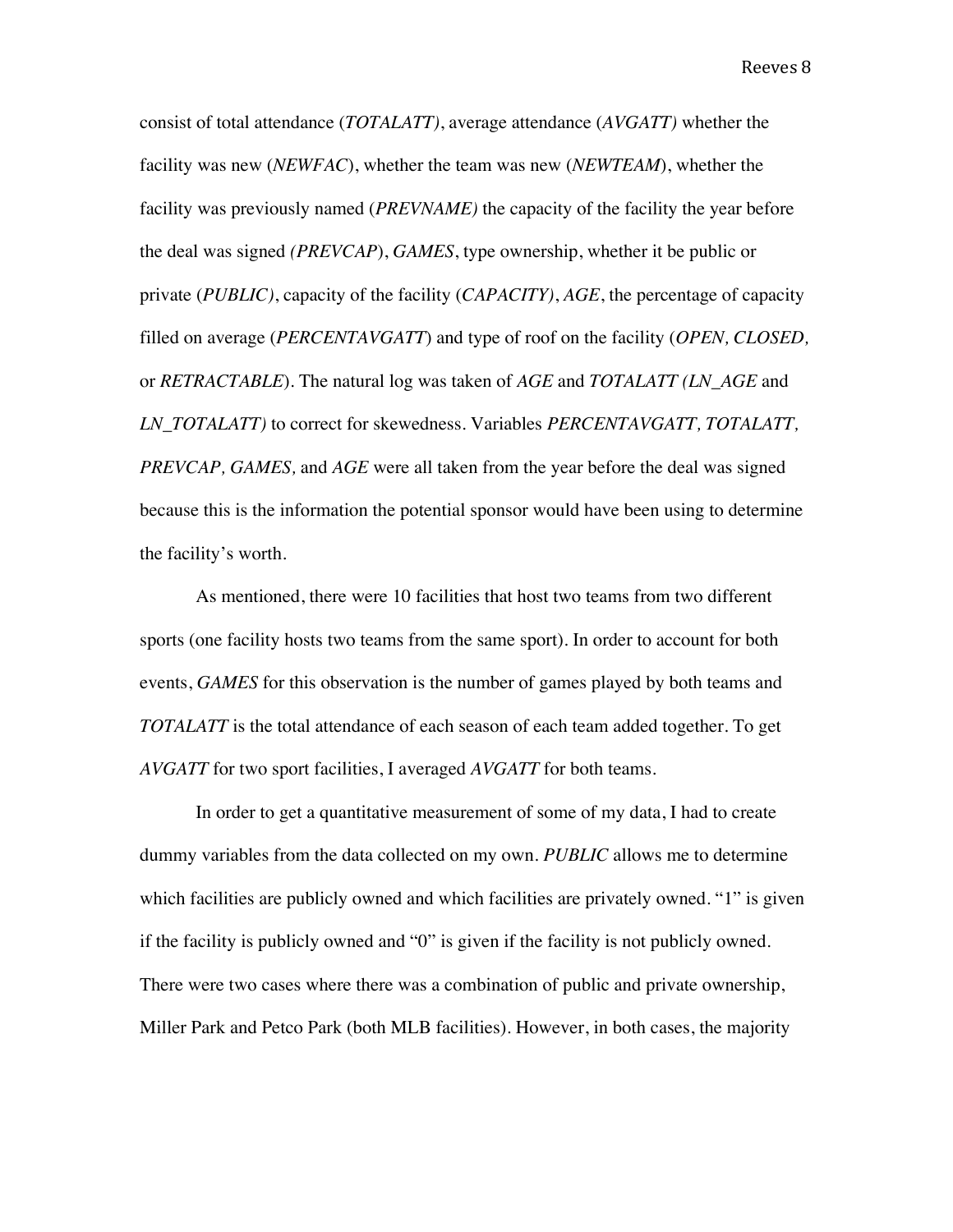share of the facility is publicly owned so I classified those facilities as having public ownership.

I also created a dummy variable for if a team was new. For example, the Columbus Blue Jackets were a new team the first year of their deal with Nationwide. If a team is new *NEWTEAM* is "1" and if not, *NEWTEAM* is "0."

In my data, there are three different kinds of roofs: open, closed and retractable. I made these separate dummy variables. For example, for *OPEN*, "1" means the facility has an open roof and "0" means it does not. This is the same for both *CLOSED* and *RETRACTABLE*.

Taking into account what Gerrard et al. (2007) and DeSchriver and Jensen (2003) suggest, I also control for whether or not the facility is new when the deal is signed. For example, when American Way purchased the naming rights for the NBA arena in Orlando, the facility was brand new, while when US Airways purchased the naming rights of the NBA arena in Phoenix, the facility was not new and had a former name. "1" means that the facility was new at the time the deal was signed and "0" means that the facility was not new at the time the deal was signed.

I was unable to find data with average attendance, total attendance, games, previous capacity, whether the team was new, and whether the facility was new for Minor League Baseball. Fortunately, I was able to obtain many of these missing variables from another source, Professor Seth Gitter [5], who passed along MiLB data, which included *AVG ATT, NEWFAC* and *GAMES*. From the information in this data set on average attendance and the number of games played, I was able to calculate *TOTALATT* by multiplying *AVGATT* by *GAMES*.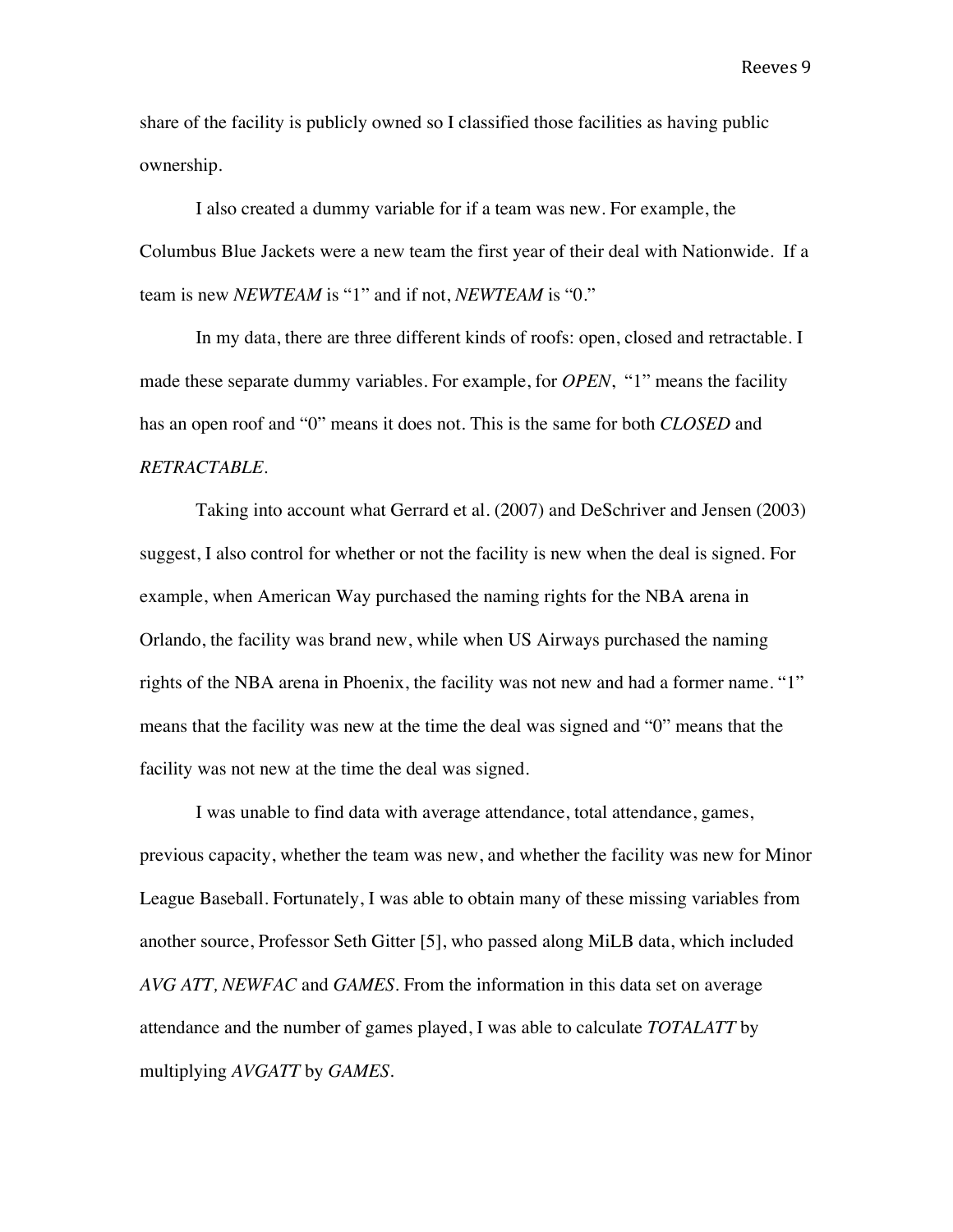Finally, *POPULATION* and *PERSONALINC* were both obtained from the United States Bureau of Economic Analysis [6]. I decided to use personal income as a measurement of metropolitan statistical area wealth because it was the only data that went as far enough back in years as my naming rights data. This data was taken from the year before the deal was signed because, again, this would have been the information being used during negotiations.

There were a number of deals that I had to drop from the data set for various reasons. Deals were dropped because the terms of the deal were not fully disclosed, the facility had either been renamed, or the facility was not affiliated with any of the leagues I observed.

#### **3.2 Model**

In this analysis I follow Gerrard et al. (2007) to determine what drives the value of stadium naming rights. The point of this method is to valuate intangible assets, much like the value of a naming rights deal. Each characteristic of the value of a stadium (ownership, league, attendance, capacity, etc.) can be thought of as having a price so that the total price of stadium is the sum of the prices of each characteristic. By sampling the values of currently existing facility naming rights, I can statistically infer the hedonic (or implicit) prices of the individual characteristic.

Equation:  $V_i = \beta_0 + \beta_1 X_{1i} + \beta_2 X_{2i} + \beta_3 X_{3i} + \dots + \beta_k X_{ki} + \varepsilon_i$ , where:

- $V_i$  = the market value of the i<sup>th</sup> asset
- $X_{1i}$ …  $X_{ki}$  = the value-relevant attributes  $(X_1, X_2, \ldots, X_k)$  of the i<sup>th</sup> asset
- $\beta_1 \beta_k$  = hedonic prices of each value-relevant asset attribute
- $\varepsilon_i$  = other asset-specific factors

Two different models are used in this analysis. In Model 1, my dependent variable is *LN\_TOTALFEE* and in Model 2, my dependent variable is *LN*\_*ANNUALFEE.* While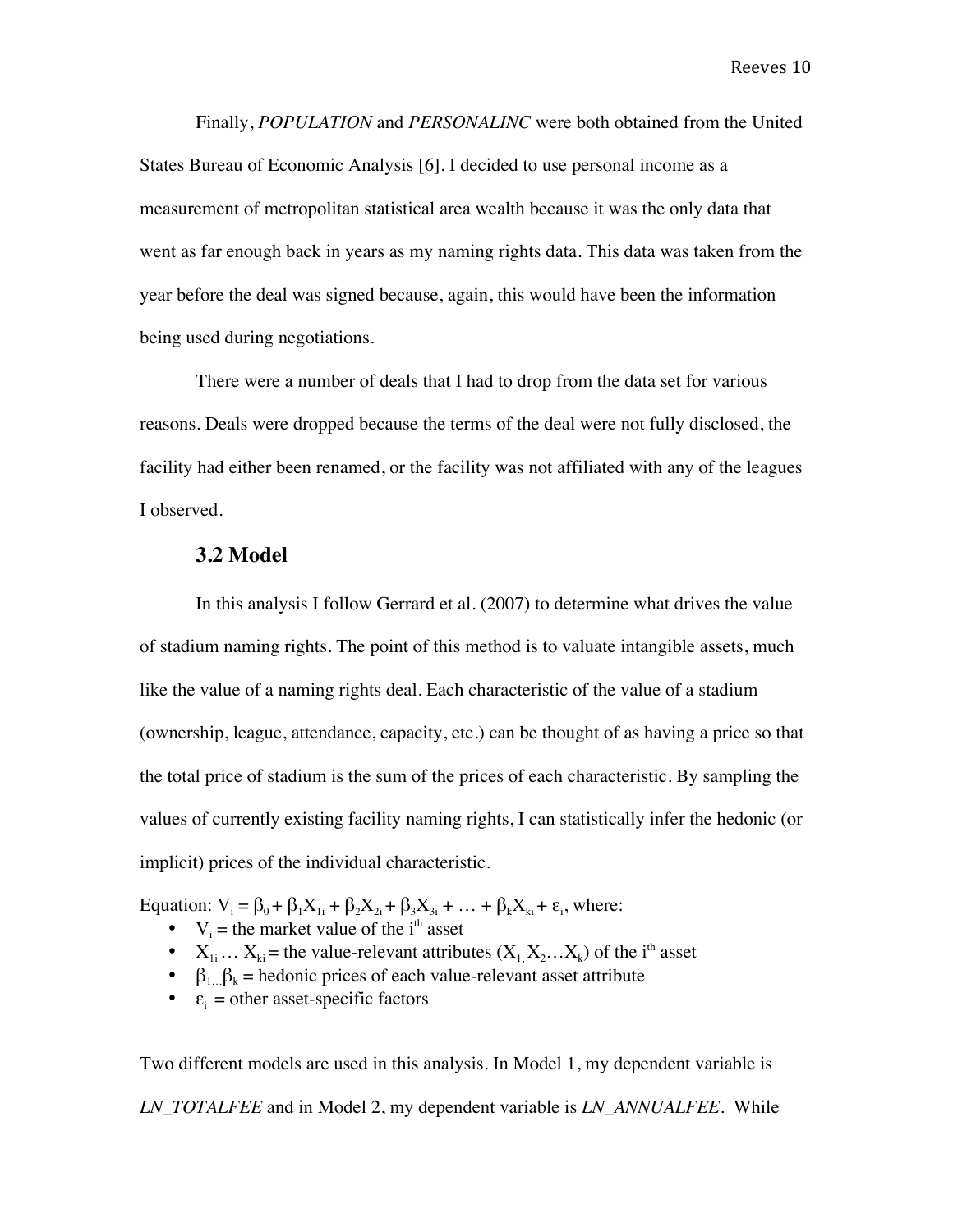controlling for length of deal in my "total fee" model might fix the difference between the two, it is still important to investigate the differences between each specific year amount and total amount in order to see the different effects each facility characteristic has on each type of payment.

My specific equations:

Model 1:

$$
LN\_TOTALFEE_{i} = \beta_{0} + \beta_{1}(year)_{i} + \beta_{2}(term)_{i} + \beta_{3}(games)_{i} + \beta_{4}(percentavgatt)_{i} + \beta_{5}(ln\_totalatt)_{i} + \beta_{6}(avgatt)_{i} + \beta_{7}(prevcap)_{i} + \beta_{8}(capacity)_{i} + \beta_{9}(ln\_personalinc)_{i} + \beta_{10}(ln\_population)_{i} + \beta_{11}(public)_{i} + \beta_{12}(ln\_age)_{i} + \beta_{13}(newfac)_{i} + \beta_{14}(newteam)_{i} + \beta_{15}(open)_{i} + \beta_{16}(retractable)_{i} + \beta_{17}(l\_college)_{i} + \beta_{18}(l\_milb)_{i} + \beta_{18}(l\_mlb)_{i} + \beta_{19}(l\_mls)_{i} + \beta_{17}(l\_nba)_{i} + \beta_{20}(l\_nhl)_{i} + \epsilon_{10}(l\_mls)_{i} + \epsilon_{11}(l\_nba)_{i} + \epsilon_{12}(l\_nba)_{i} + \epsilon_{13}(l\_nha)_{i} + \epsilon_{14}(newtem)_{i} + \epsilon_{15}(l\_nba)_{i} + \epsilon_{16}(l\_nba)_{i} + \epsilon_{17}(l\_nba)_{i} + \epsilon_{18}(l\_nha)_{i} + \epsilon_{19}(l\_nha)_{i} + \epsilon_{10}(l\_nba)_{i} + \epsilon_{10}(l\_nba)_{i} + \epsilon_{11}(l\_nba)_{i} + \epsilon_{12}(l\_nba)_{i} + \epsilon_{13}(l\_nba)_{i} + \epsilon_{14}(l\_nba)_{i} + \epsilon_{15}(l\_nba)_{i} + \epsilon_{16}(l\_nba)_{i} + \epsilon_{17}(l\_nba)_{i} + \epsilon_{18}(l\_nba)_{i} + \epsilon_{19}(l\_nba)_{i} + \epsilon_{10}(l\_nba)_{i} + \epsilon_{11}(l\_nba)_{i} + \epsilon_{10}(l\_nba)_{i} + \epsilon_{11}(l\_nba)_{i} + \epsilon_{12}(l\_nba)_{i} + \epsilon_{13}(l\_nba)_{i} + \epsilon_{14}(l\_nba)_{i} + \epsilon_{15}(l\_nba)_{i} + \epsilon_{16}(l\_nba)_{i} + \epsilon_{
$$

Model 2:

$$
LN\_ANNUALFEE_{ii} = \beta_0 + \beta_1(year)_i + \beta_2(term)_i + \beta_3(games)_i + \beta_4(percentavgatt)_i + \n\beta_5(ln\_totalatt)_i + \beta_6(avgatt)_i + \beta_7(prevcap)_i + \beta_8(capacity)_i + \n\beta_9(ln\_personalinc)_i + \beta_{10}(ln\_population)_i + \beta_{11}(public)_i + \beta_{12}(ln\_age)_i + \n\beta_{13}(newfac)_i + \beta_{14}(newteam)_i + \beta_{15}(open)_i + \beta_{16}(retractable)_i + \n\beta_{17}(l\_college)_i + \beta_{18}(l\_milb)_i + \beta_{18}(l\_mlb)_i + \beta_{19}(l\_mls)_i + \beta_{17}(l\_nba)_i + \beta_{20}(l\_nhl)_i + \varepsilon_i
$$

These are the two equations performed in column 1 in Tables I and II. For the second two equations (results found in column 2 and 3), *BIGFOUR, NEWBIGFOUR, YEARDUMMY,*  and *YEARINTERACT* were added and the league variables were dropped (due to collinearity).

#### **3.3 Hypotheses**

*Hypothesis 1*: The value of sports facility naming rights are positively related to the potential target audience size as determined by the economic size of the facility's city, capacity, success of team, and number of events.

While this is the main hypothesis tested in the Gerrard et al. (2007) paper, it will be important to test this with my new data. The size of a facility's city, capacity, and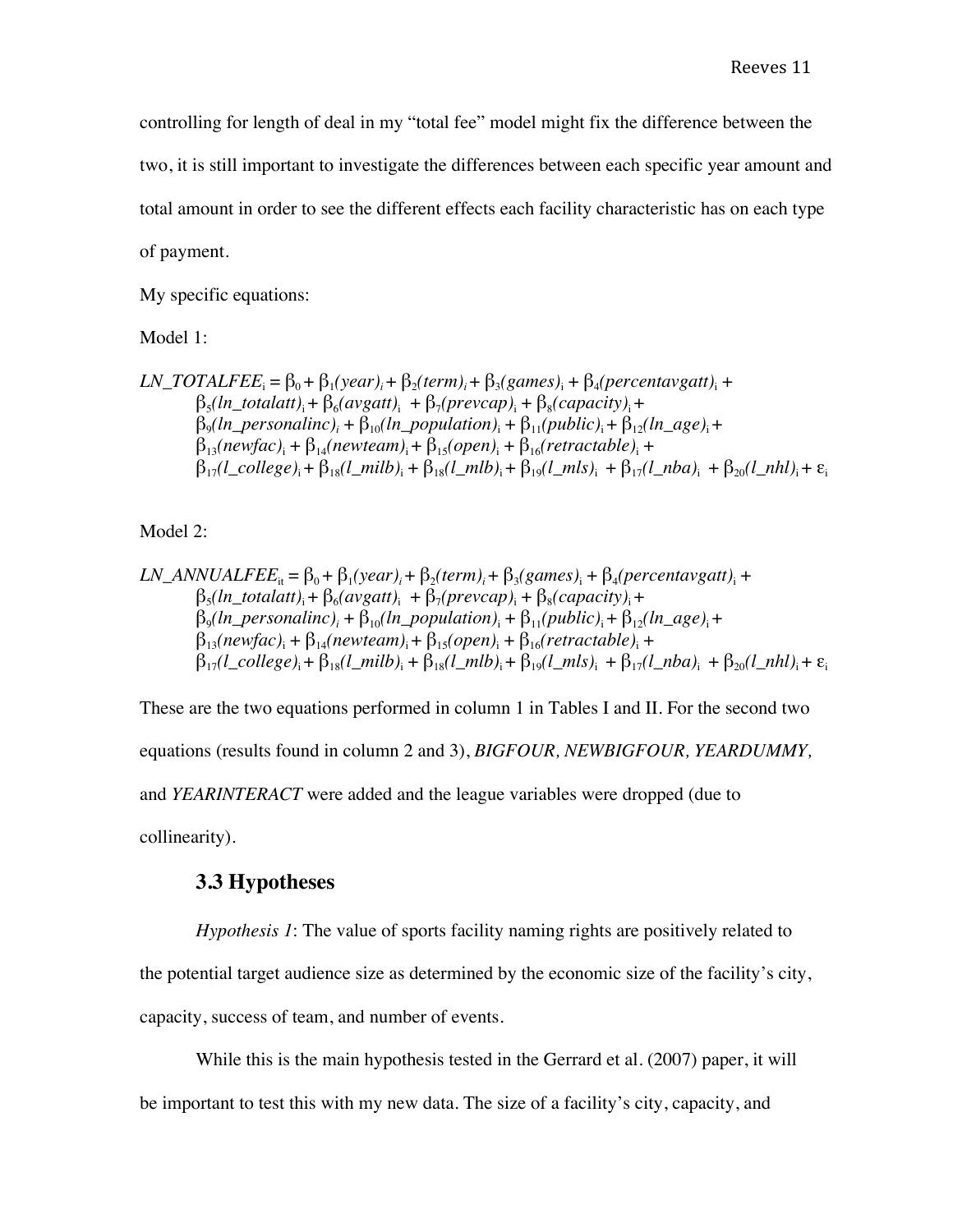number of events varies drastically from previously tested leagues in Minor League Baseball and collegiate sports. It will be important to see if this hypothesis still holds with those types of facilities.

*Hypothesis 2*: There are larger premiums paid for the naming rights for new MLB, NBA, NHL, or NFL facilities than new facilities in the MLS, MiLB, or college.

Due to the popularity of the four main sports and thus larger potential audiences for events, I propose that the premiums paid for naming rights for new facilities are larger than those paid for the MLS, MiLB, or college. If the facility is new, the corporation gets a "bigger bang for its buck" if the facility is home to a team in the MLB, NBA, NHL, or NFL. Again, this stems from the idea that the larger the potential audience in a given venue, the higher the price will be. This was tested by looking at an interaction term between new facilities (*NEWFAC)* and whether or not the facility is home to a big four (*BIGFOUR)* team.

*Hypothesis 3*: The accelerated long-term price inflation found in Gerrard et al. (2007) has decreased in recent years.

Gerrard et al. (2007) find that there was accelerated long-term price inflation for naming rights deals and I propose that this price inflation has not necessarily decreased but is not accelerating as rapidly as Gerrard et al.'s (2007) findings suggest. A decelerated long-term price inflation would mean that the average annual fee has decreased since 2002 (the most recent facility observed in Gerrard et al. (2007)'s study). I expect this might be true due to the leveling off of the naming rights market and the recession beginning in 2007. This was tested by looking at an interaction term between *YEARDUMMY* and *YEARINTERACT.*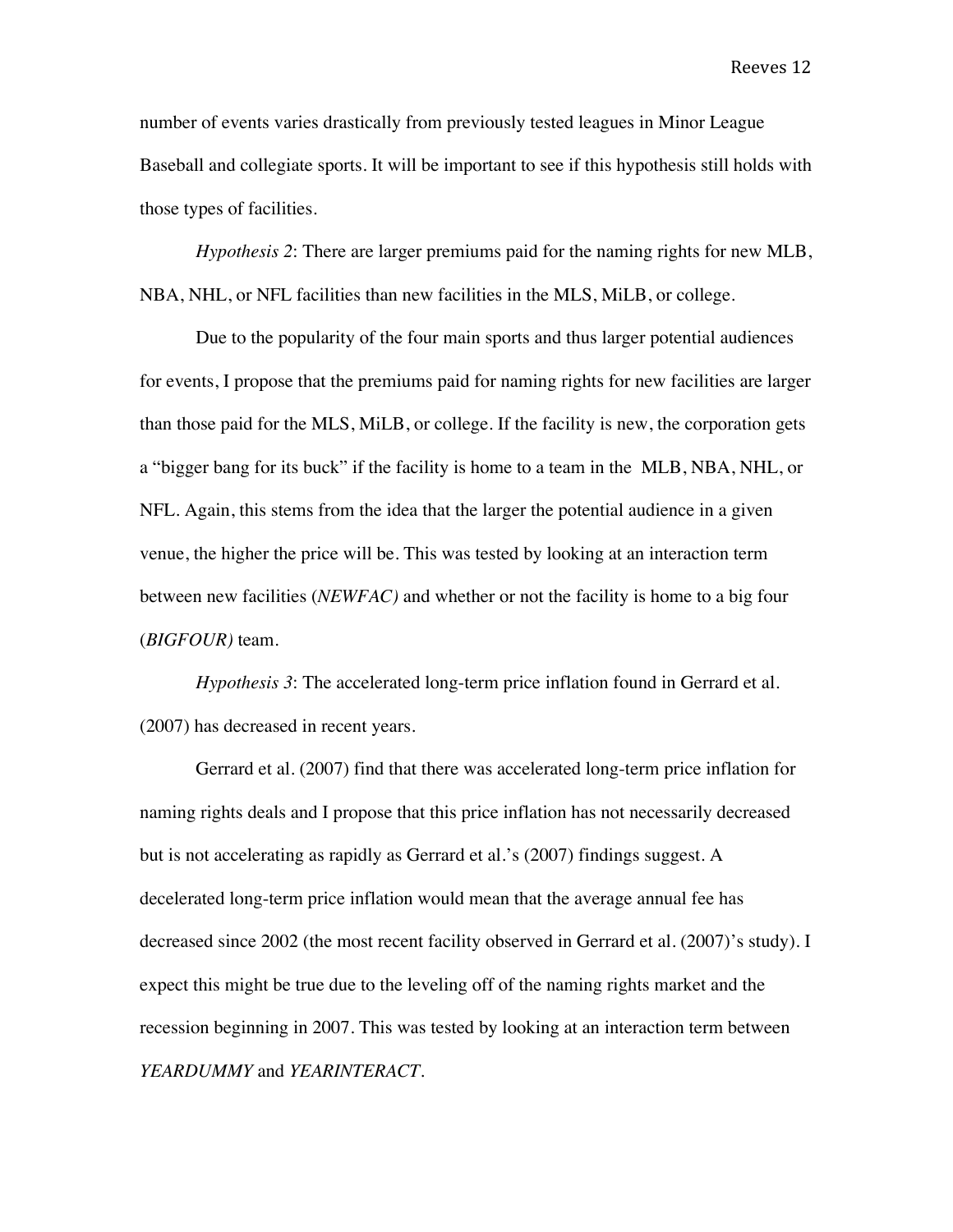# **4 Data Analysis**

The regression analysis results for Models 1 and 2 can be seen in Table I and Table II, respectively. Both models have a high goodness of fit, with coefficients of determination  $(R^2)$  between 82.75 percent and 84.15 percent for Model 1 and between 84.27 percent and 87 percent for Model 2. This tells us that both models explain more than eighty percent of the variation in the differences between facilities and the total/annual value of naming rights deals.

In relation to Hypothesis 1, the variables reflecting potential target audience size that seem to have any effect on *LN\_TOTALFEE* are total attendance and number of games played. Looking at the coefficient on *LN\_TOTALATT* in Table I, we can see that for a 1 percent increase in total attendance, total fee increases by 0.147 percent. To put this into context, we can use the means for total attendance and total fee, 820,864 and \$6,441,000 respectively. If total attendance, starting at 820,864, increased by 8,208 attendees per year, total fee would increase by approximately \$9,468.27. Number of games played also seems to have an effect on total fee. However, looking at the results, number of games played has a negative effect on total fee. For a single game increase, total fee decreases by 1.4 percent. This negative effect is most likely picked up because NFL deals are the most lucrative of any sport and only have 8 games, while MiLB deals tend to be much less expensive and they play upwards of 80 games per season.

The variables reflecting potential target audience size that have a significant effect on *LN\_ANNUALFEE* are *PERCENTAVGATT,* and *LN\_TOTALATT*. The coefficient on *PERCENTAVGATT* tells us that for a single point increase in percentage of capacity filled on average, annual fee increases by 153 percent. This means that if a facility is a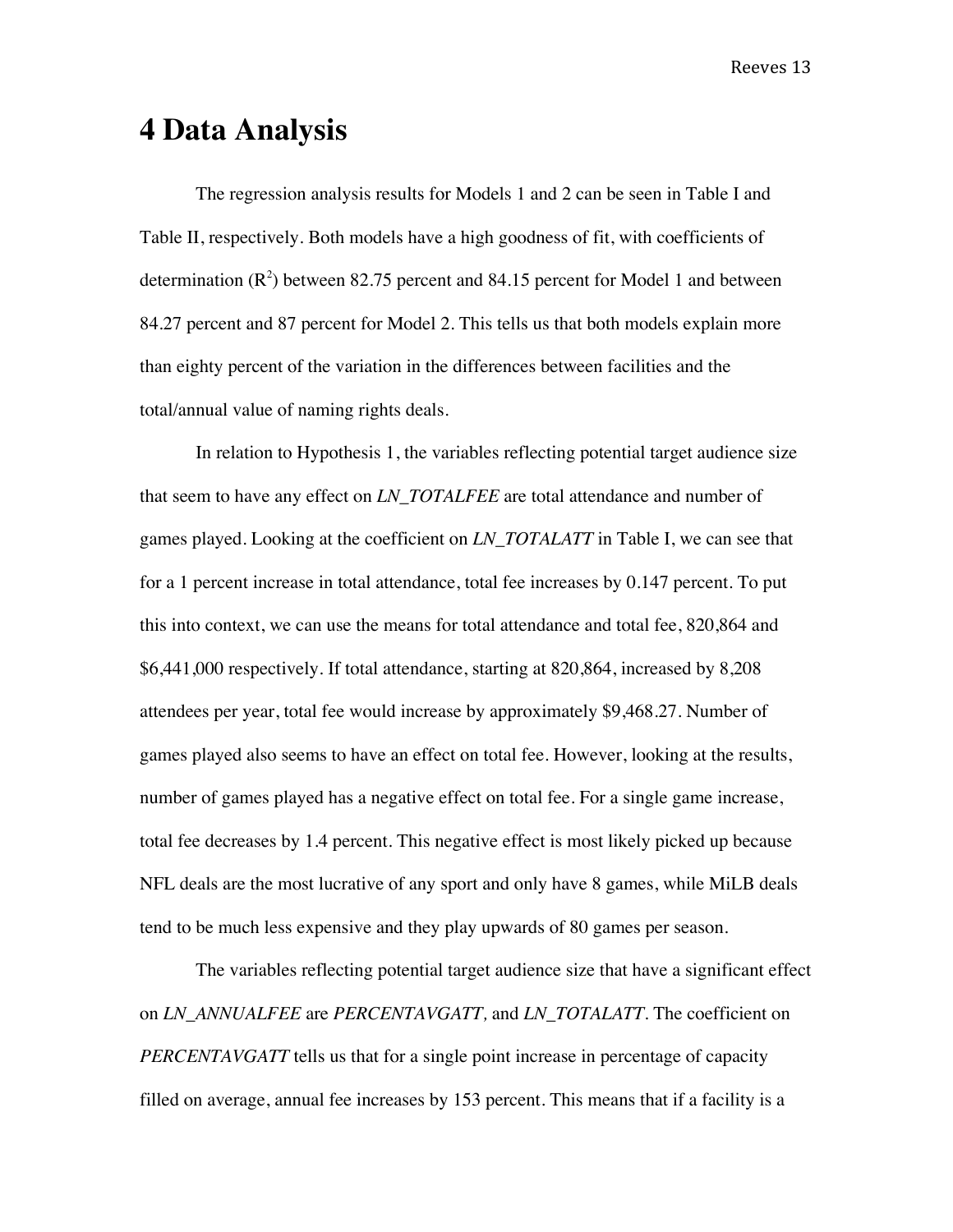single percentage point closer to filling capacity, a measurement of overall attendance, annual fee more than doubles in size. The coefficient on *LN\_TOTALATT* suggests that for a 1 percent increase, annual fee increases by 0.1 percent. Going back to using the means and putting things into perspective, if total attendance increases by 8,208, annual fee increases by approximately \$3,017.65.

Finally, average attendance also has an impact on annual fee. Looking at Table II, we can also see that *AVGATT* has a significant coefficient. It tells us that for a single attendee increase in average attendance, annual fee actually decreases by 0.0000272 percent, which means that annual fee only decreases by \$0.80. While it is unexpected that the direction of this effect is negative, after interpreting it, it is such a minimal change that it more or less has no effect.

While not all the variables reflecting potential target audience size were found to be significant, total attendance is significant in both models, which suggests that attendance, the strongest indicator of potential target audience size, is indeed a driving force behind the increase of stadium naming rights.

In order to analyze the results for Hypothesis 2, we must look at the second columns in both Table I and Table II. Hypothesis 2 suggests that there are larger premiums, both total and annual, paid for the naming rights for new MLB, NBA, NHL, or NFL facilities than new facilities in the MLS, MiLB, or college. The coefficient on *NEWBIGFOUR* was not significant. However, while not precisely consistent with the hypothesis, looking at the coefficient on *BIGFOUR*, which is significant, we can see that if a facility holds a big four team, total fee increases by a 177 percent and annual fee increases by 122 percent. More specifically, if a facility is home to a MLB, NFL, NBA,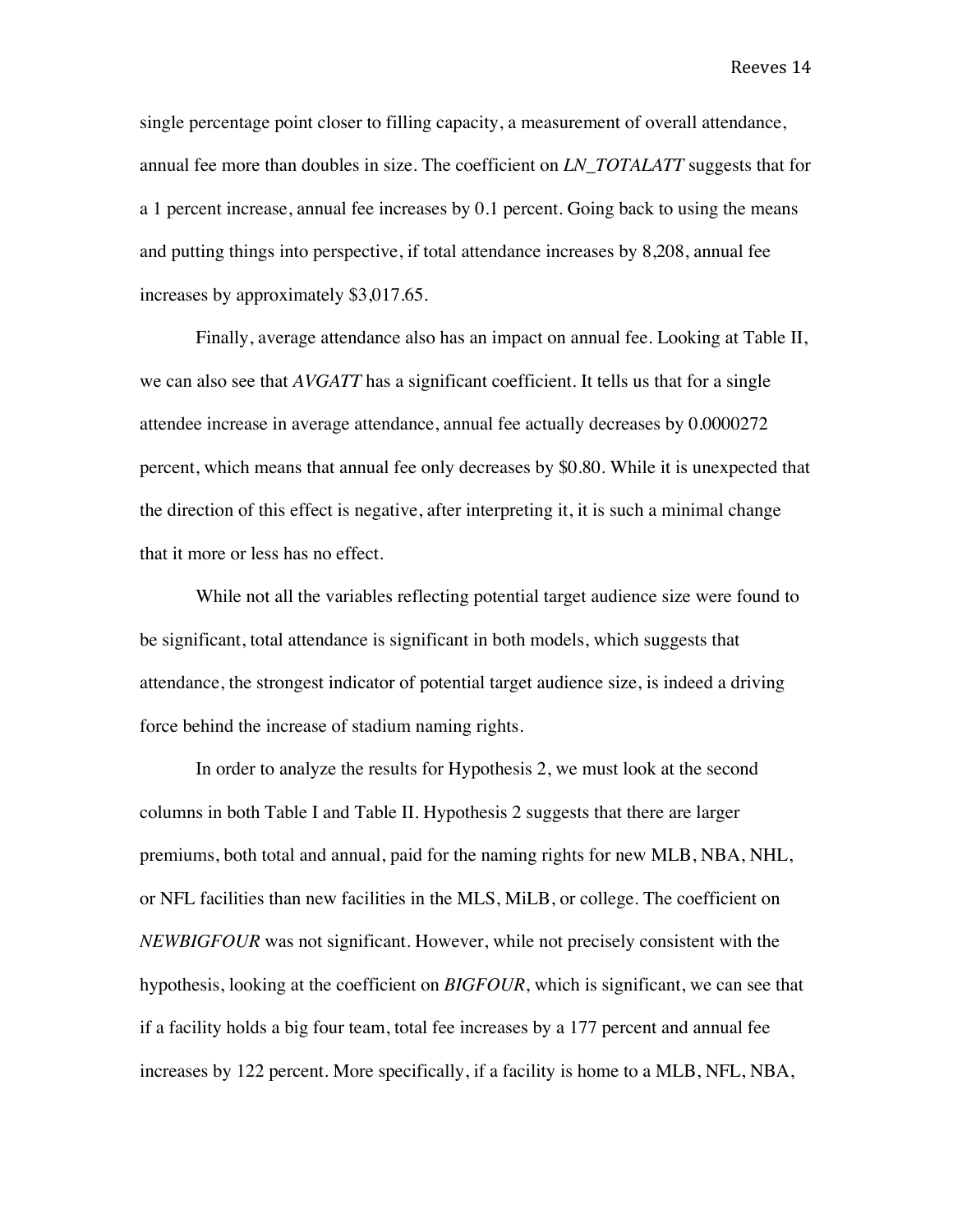or NHL team (or more than one), the total fee almost triples while annual fee slightly more than doubles. While it is clear that big four facilities do get higher premiums, there is no effect on fees found for big four *and* new stadiums.

In order to look at Hypothesis 3, we need to interpret the coefficient in column 3 in both models. The coefficient on *YEAR* is the annual growth of the deals for after 2002 and the coefficient on *YEAR* plus the coefficient on *YEARINTERACT* is the annual growth rate for before 2002, although the coefficient on *YEAR* was not statistically significant in either model. In light of this, I performed an F-test on both models to see if the sum of the year and year interaction coefficients were different from zero. The results of the F-test for total fee, found in Figure 1, show a p-value greater than 0.1 (albeit just barely) so we cannot reject the null hypothesis that the sum of the year and the year interaction coefficients are equal to zero. Figure 2 shows the results of the F-test for annual fee and because those results show a low p-value  $(<0.1$ ), it implies that there has been a decrease of annual long-term price inflation.

There are also variables of significance worth discussing that are not related to my hypotheses. Inconsistent with Gerrard et al. (2007), *NEWFAC* is positive although not statistically significant. One variable that has not been tested in previous studies is *NEWTEAM*. According to this regression analysis, if a team is new, *LN\_TOTALFEE* increases by 1,024 percent while *LN\_ANNUALFEE* increases by 758 percent. This strongly suggests that having an element of having a brand new team in an area raises the price quite significantly. All facilities that were home to a new team at the time the naming rights deal was signed were also new facilities themselves, so this provides strong evidence that if the facility is home to a new team, the corporation gets a bigger bang for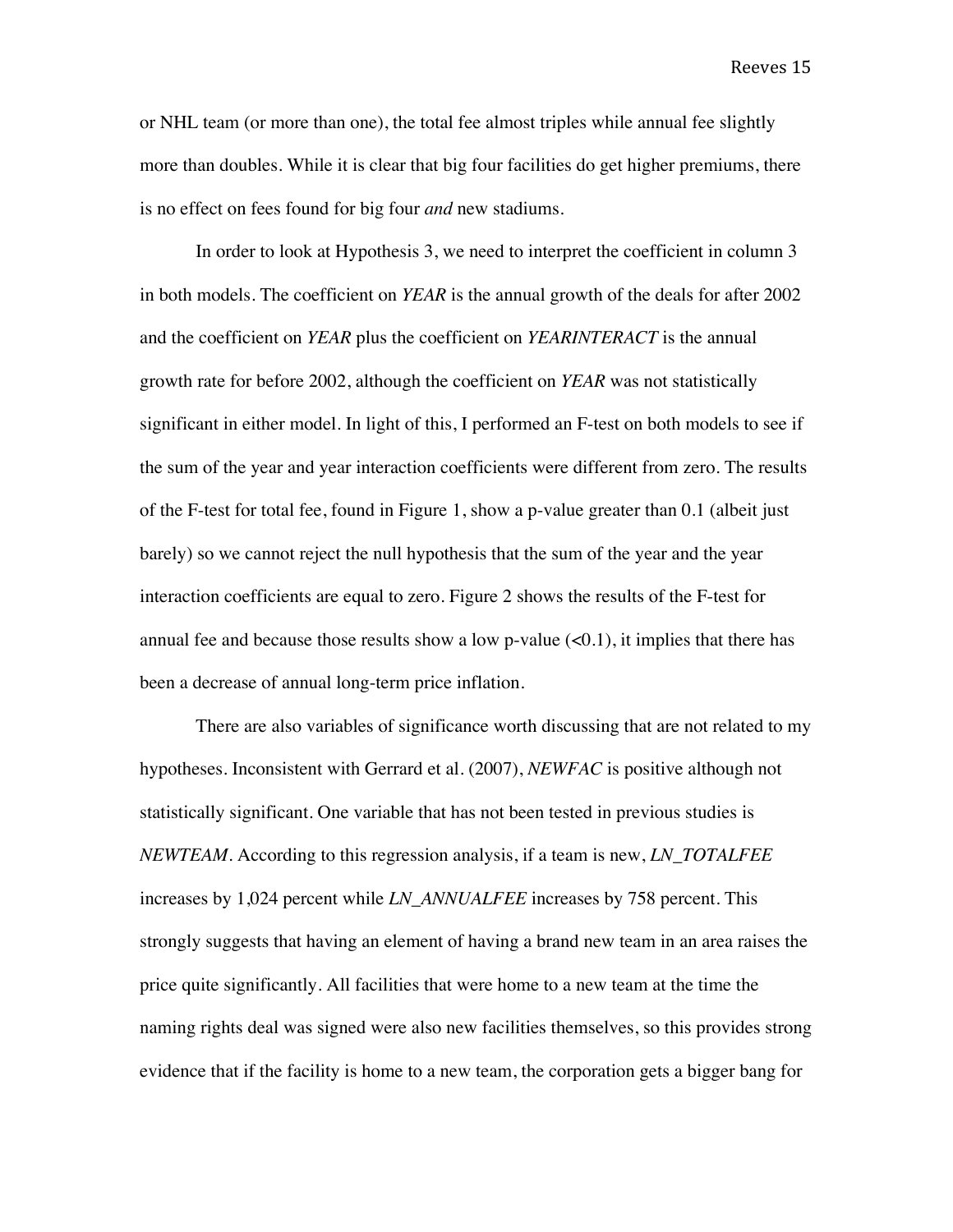its buck (a *much* bigger bang) if the facility is also home to a new team. Therefore, it seems as though having a new team is part of this high attraction to brand new sports entities (Gerrard et al, 2007; DeSchriver & Jensen, 2003).

# **5 Robustness**

Robustness checks were done in order to test for structural validity. I tested for multicollinearity, heteroskedasticity, and created a residual plot in order to determine that OLS regression is appropriate for this dataset. Because the points in the residual plot are dispersed randomly, I determine that my methods were indeed appropriate. The residual plot can be found in Figures 3 and 4.

I tested for multicolliearity by looking at variance inflation factor (VIF) for each independent variable. The results to this test can be found in Figure 5. While the VIFs are well above 10 (the usual threshold) for *YEARDUMMY, YEARINTERACT, LN\_PERSONALINC, LN\_POPULATION, AVGATT, CAPACITY, PREVCAP,* and *BIGFOUR*, I assume this multicollinearity comes from the fact that my independent variables are all characteristics of each facility so it makes sense why some may be collinear with others. Fortunately, none of these variables were dropped due to collinearity by Stata, so I did not correct for multicollinearity.

Heteroskedasticity was tested by using the Breush-Pagan/Cook-Weisberg test with Stata and the results can be found in Figures 6 and 7. The p-value for both tests (*LN\_TOTALFEE* and *LN\_ANNUALFEE*) was greater than 0.1 meaning that we are unable to reject the null hypothesis that there is constant variance. Therefore, I can safely say that the data is structurally valid.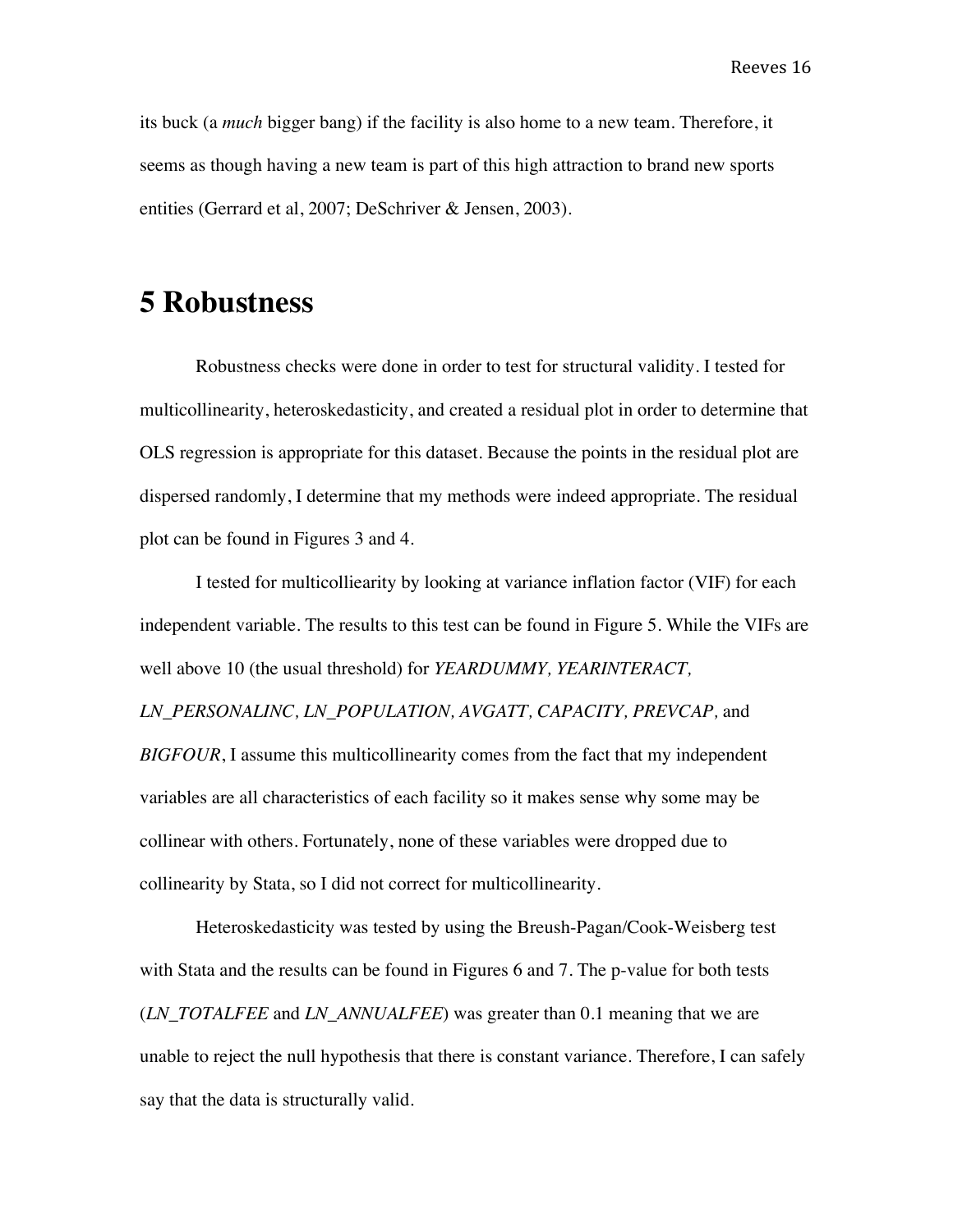# **6 Conclusion**

Based on the analysis performed above, the results provide evidence that supports parts of each of the described hypotheses. In terms of Hypothesis 1, I found that total attendance has a positive and significant effect on both total and annual fees while number of games played had a negative, but explainable, impact on total fee while percentage of capacity filled on average and average attendance have a positive and significant effect on annual fee. When looking at the effect that new big four facilities have on total and annual fees, I found no evidence that facilities home to new MLB, NBA, NFL, and NHL teams have higher premiums than new MLS, MiLB, and collegiate facilities. However, strong evidence supports the fact that big four facilities do get higher premiums, just not necessarily for new big four facilities. Finally, I found that annual long-term price inflation has decreased since 2002, the year of latest deal observed in Gerrard et al. (2007), although no evidence that total long-term price inflation has decreased.

One of the most surprising findings in this thesis is that new facilities were found to have no effect on either the total fee or annual fee, differing from the findings found in Gerrard et al. (2007) and DeSchriver and Jensen (2002). This previous finding, a positive and significant effect of new facilities, may have been picked up by the "new team effect" found in this thesis. The effect that a new team has on total and annual fees is quite large and since all new teams have new facilities, we can see how this may be the case.

From this analysis, it can be concluded that naming rights prices are indeed driven by a potential target audience size characteristic and although the annual long-term price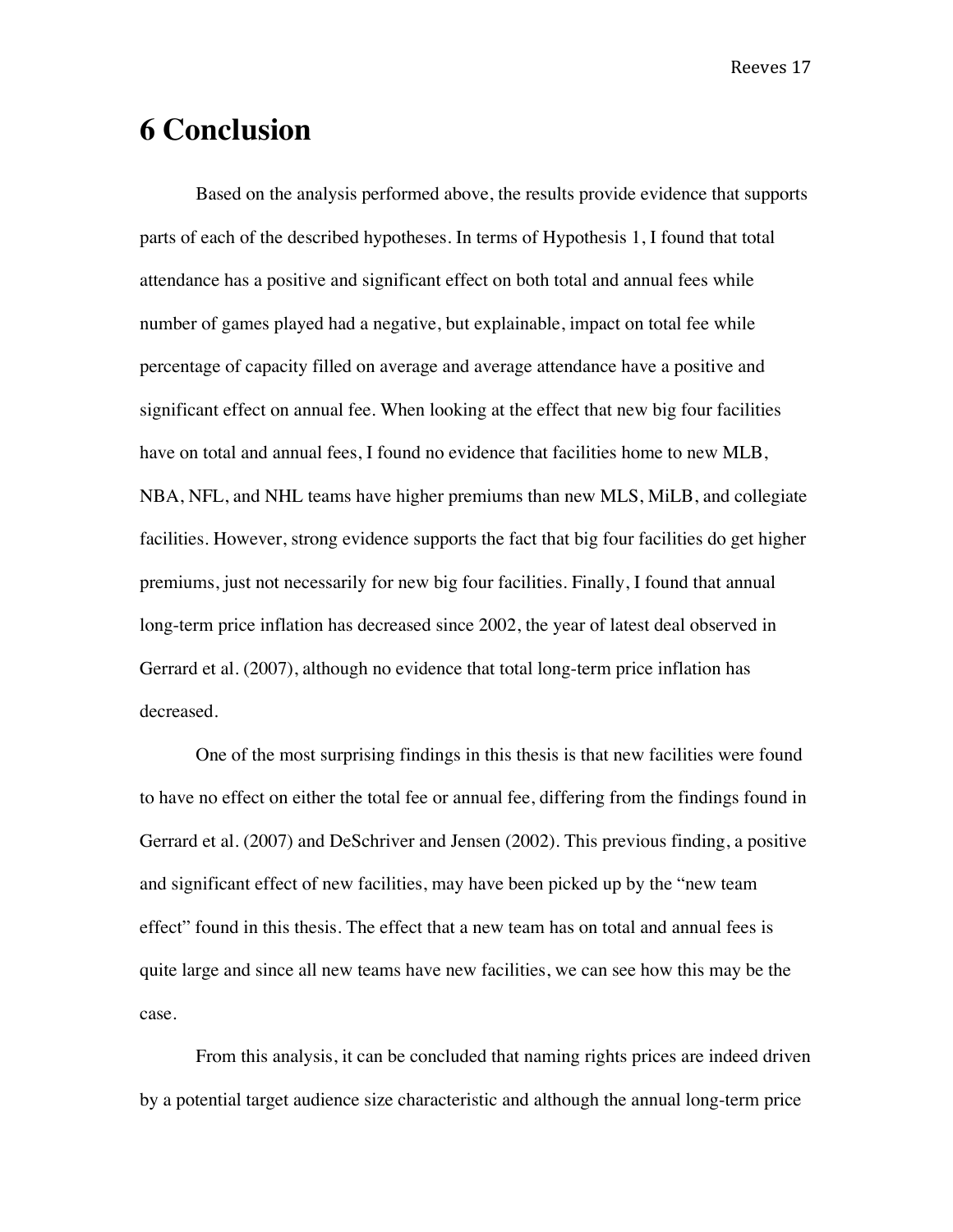inflation rate has decreased, it is still positive which means the prices are only growing. Future research in this subject should take place in five to ten years down the road, where most naming rights deals have to do with existing facilities, because most of the new facilities found in this study were built in the mid-2000s. It is likely that there will be a new wave of facility building, but it is not likely to happen for some time.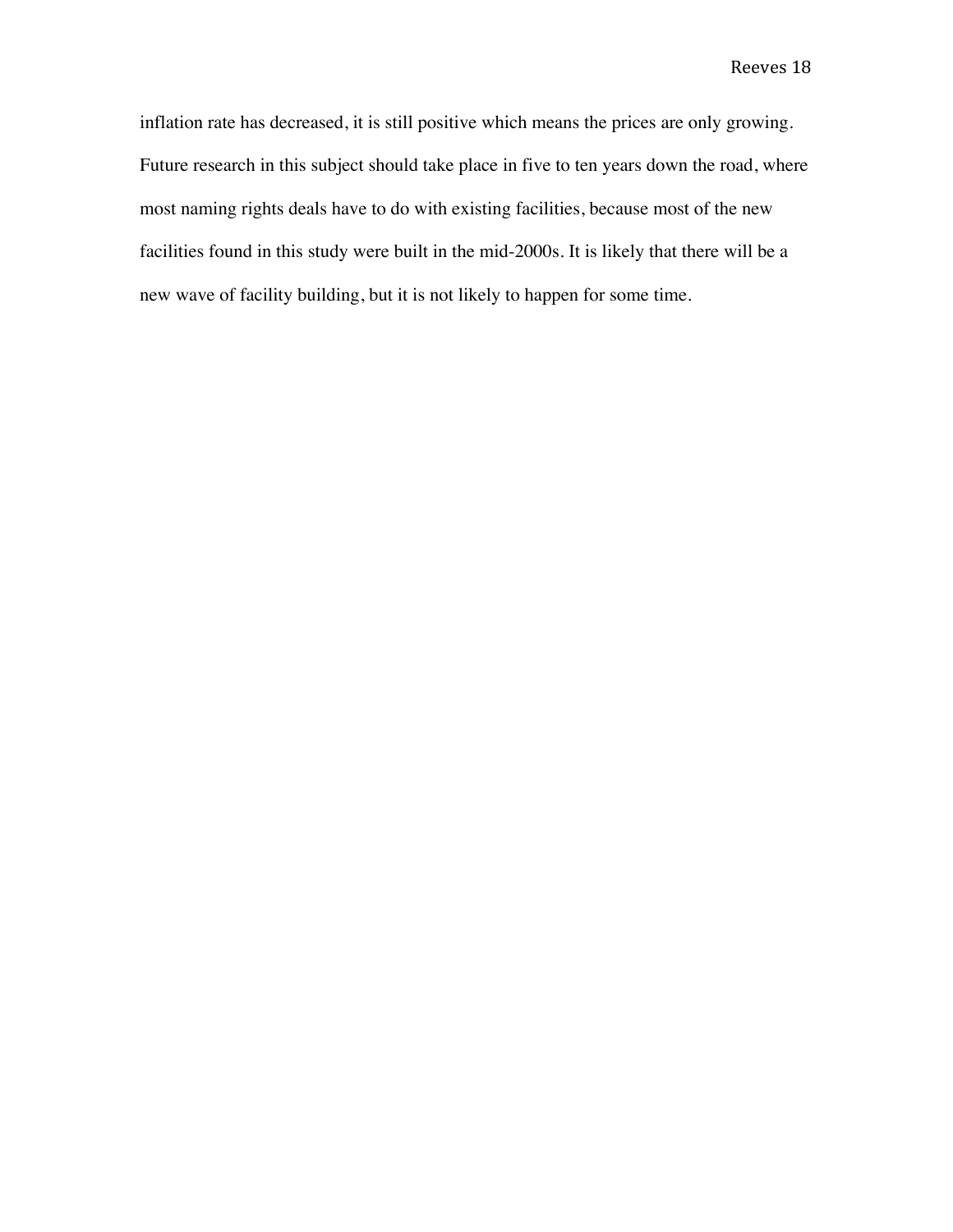# **7 References**

- Abratt, R., Clayton, B. C., Pitt, L. F. (1987). Corporate objectives in sports sponsorship. *International Journal of Advertising*, *6*, 299-311.
- Ashley, G. C., & O'Hara M. J. (2011). Valuing naming rights. Retrieved from: http://cba.unomaha.edu/faculty/mohara/web/ALSB01Valuing NamingRights.pdf
- Blair, R D., & Haynes, J. S. (2008). Comment on "A Stadium by Any Other Name: The Value of Naming Rights." *Journal of Sports Economics, 10,* 204-206.
- Crompton, J.L. & Howard, D.R. (2003). The American experience with facility naming rights: opportunities for English professional football teams. *Managing Leisure, 8*, 212-226.
- DeSchriver, T. D. & Jensen, P.E. (2003). What's in a name? Price variation in sport facility naming rights. *Eastern Economic Journal*, 29(3), 359-376.
- Gerrard, B., Parent, M. M., & Slack, T. (2007). What drives the value of stadium naming rights? A hedonic-pricing approach to the valuation of sporting intangible assets. *International Journal of Sport Finance, 2*, 10-24.
- Gitter, S.R. & Rhoads, T.A. (2014). Stadium construction and minor league baseball attendance. *Contemporary Economic Policy, 32(1),* 144-154.
- Gitter, S.R. & Rhoads, T.A. (2010). Determinants of minor league baseball attendance. *Journal of Sports Economics, 11(6)*, 614-628.
- Head, V. (1981). *Sponsorship: The Newest Marketing Skill*. London: Woodhead-Faulkner.
- Leeds, E. M., Leeds, M. A., & Pistolet, I. (2007). A stadium by any other name: the value of naming rights. *The Journal of Sports Economics*, 8.
- McCarthy, L., & Irwin, R. (2000). An examination of the rationale and motives for corporate purchase of stadia and arena naming rights. *Cyber-Journal of Sport Marketing,* 4(3).

Street and Smith (2002). By the numbers. *Sports Business Journal*, 37(4), 10-11.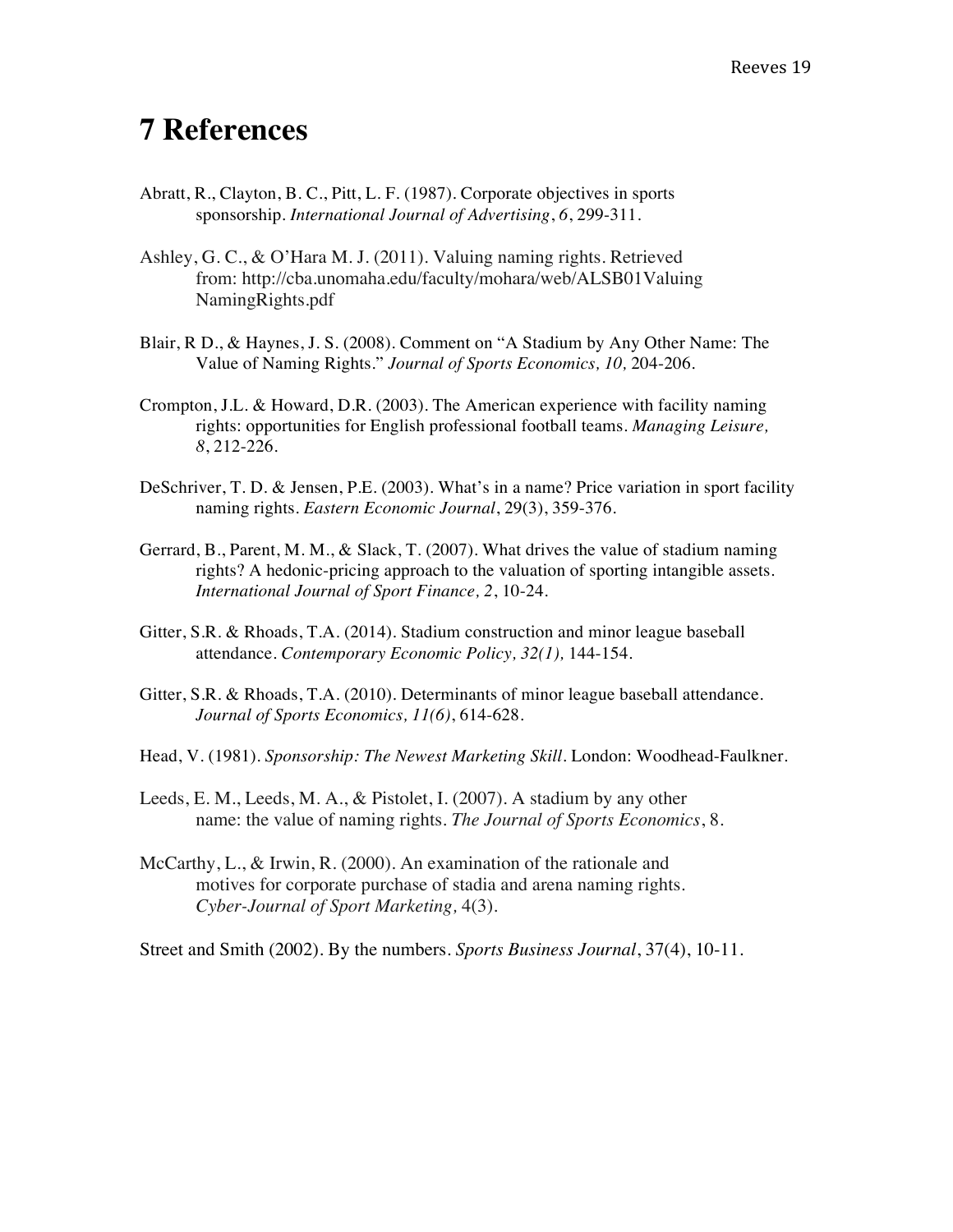# **8 Data Reference List**

[1] Sports and Properties, Inc., received November 2013

[2] Data was collected from the Wikipedia pages of individual teams.

[3] Data was collected from individual archives and box scores from university athletic pages.

[4] Data was collected from the Wikipedia pages of individual facilities.

[5] Seth Gitter, Assistant Professor, Department of Economics, Towson University. Received April 2014.

[6] U.S. Bureau of Economic Analysis, "CA1-3 Personal Income Summary," http://www.bea.gov/iTable/iTable.cfm?reqid=70&step=1&isuri=1&acrdn=5#reqid=70&s tep=1&isuri=1 (accessed Feb 10, 2014).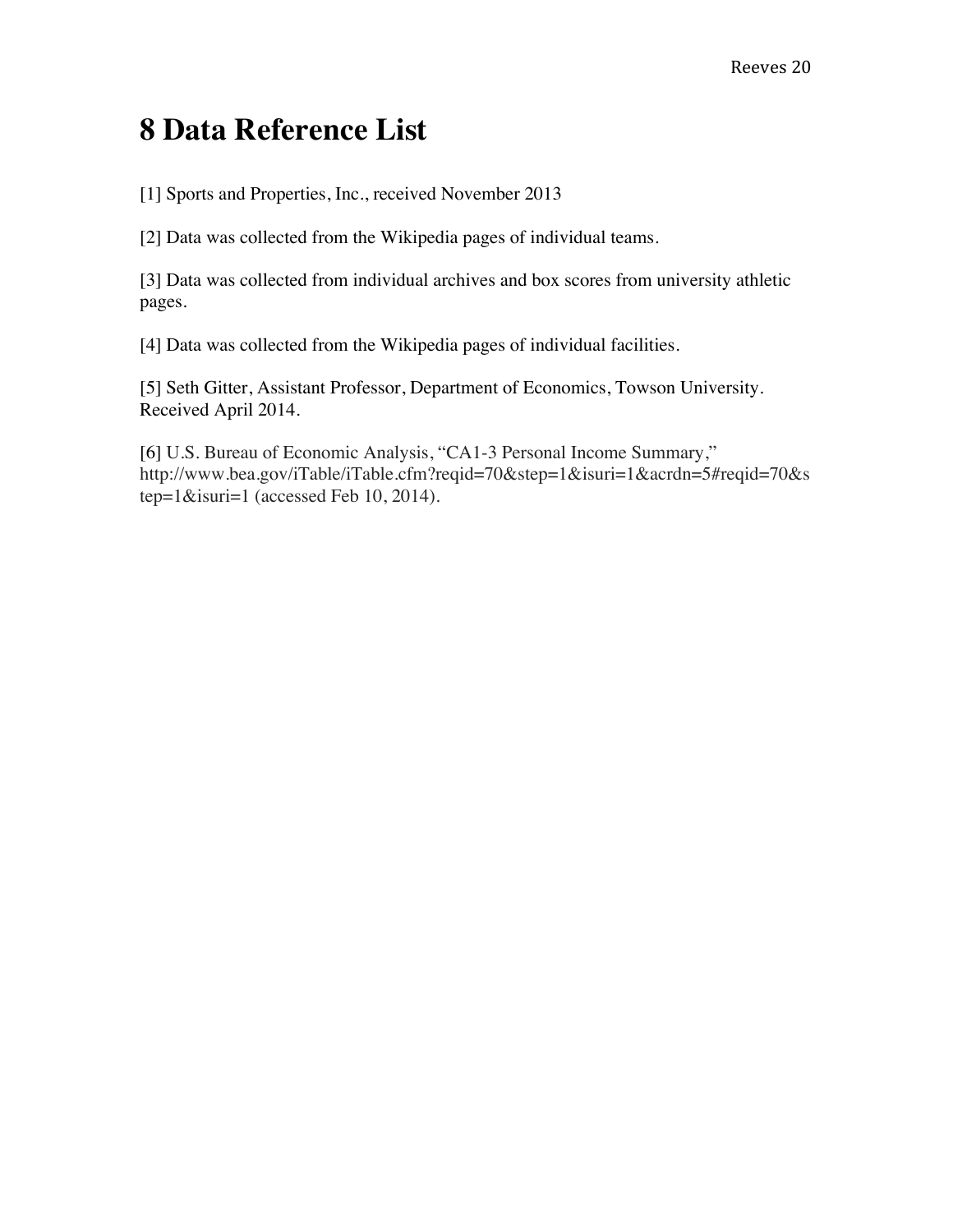# **9 Data Appendix**

**Variable name:** *AGE*  **Data source:** [4] **Missing observations:** 0/106 **Description and units:** Age of the facility in years. **Summary statistics:** 

| Variable | 7bs. | Mean     | Std. Dev. | Min | Max |
|----------|------|----------|-----------|-----|-----|
| age      | 106  | 16.90566 | 14.96187  |     |     |

#### **Histogram:**



#### **Variable name:** *ANNUALFEE* **Data source:** [1]

**Missing observations:** 0/106

**Description and units:** Natural log of the annual fee the sponsor is paying the facility owner for naming rights in thousand dollars.

### **Summary statistics:**

| Variable  | )bs | Mean     | Std. Dev. | Min | Max    |
|-----------|-----|----------|-----------|-----|--------|
| annualfee | '06 | 30176 46 | 35873.67  | 500 | 200000 |

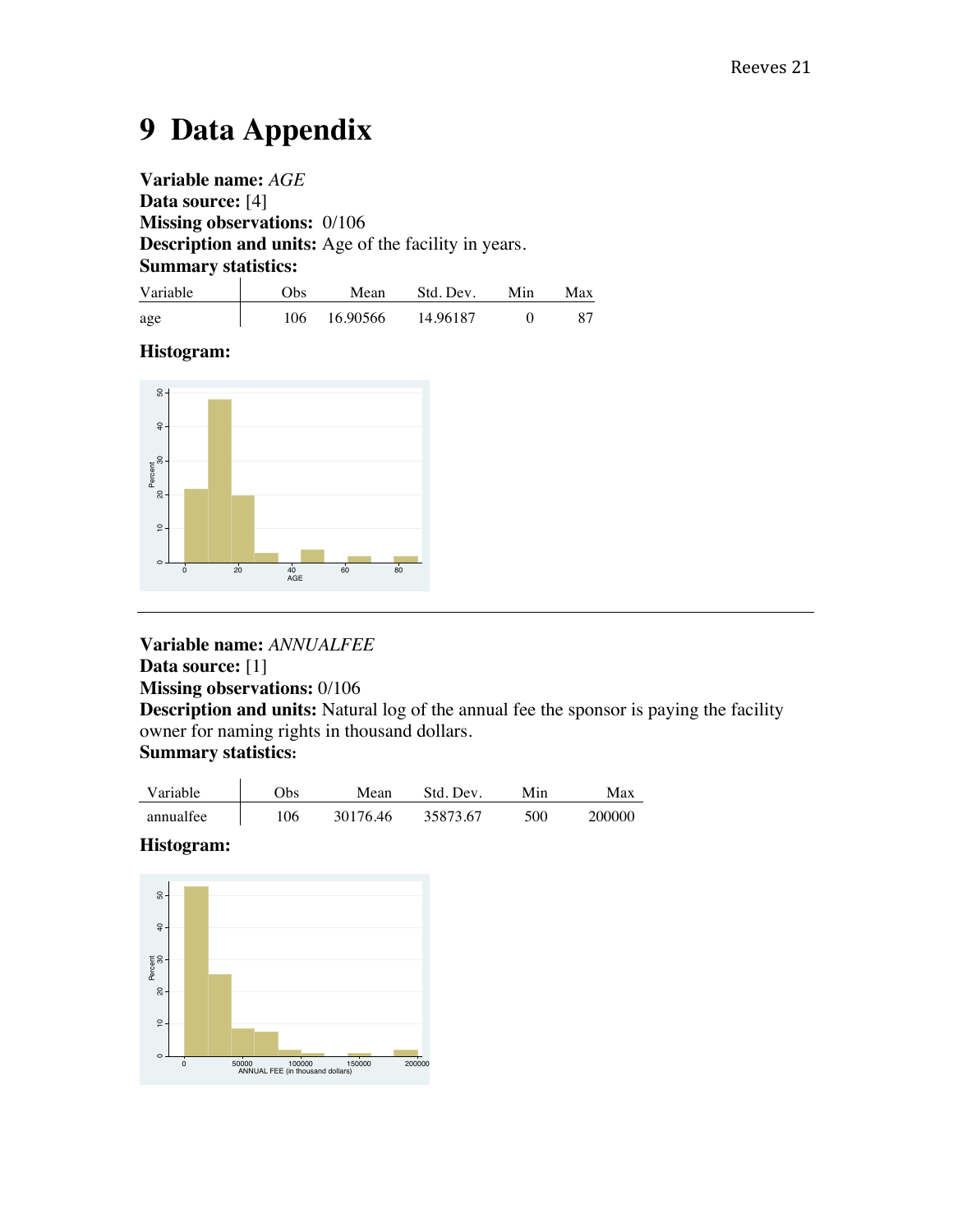**Variable name:** *AVGATT* **Data source:** [2] [3] [5] **Missing observations:** 8/106 **Variable description:** Average attendance of games played at facility taken from the year before the deal was signed.

#### **Summary statistics:**

| Variable | ()bs | Mean     | Std. Dev. | Min | Max   |
|----------|------|----------|-----------|-----|-------|
| avgatt   | 106  | 25361.36 | 22482.84  |     | 78808 |

#### **Histogram:**



## **Variable name:** *BIGFOUR* **Data source:** [1] **Missing observations:** 0/106 **Description:** Defines whether or not the facility is home to a big four team. **Variable values and coding:**

0: facility is home to a big four team.

1: facility is not home to a big four team.

### **Frequency distributions:**

| bigfour | Freq. | Percent |
|---------|-------|---------|
|         | 40    | 37.74   |
|         | 66    | 62.26   |
| Total   | 106   | 100     |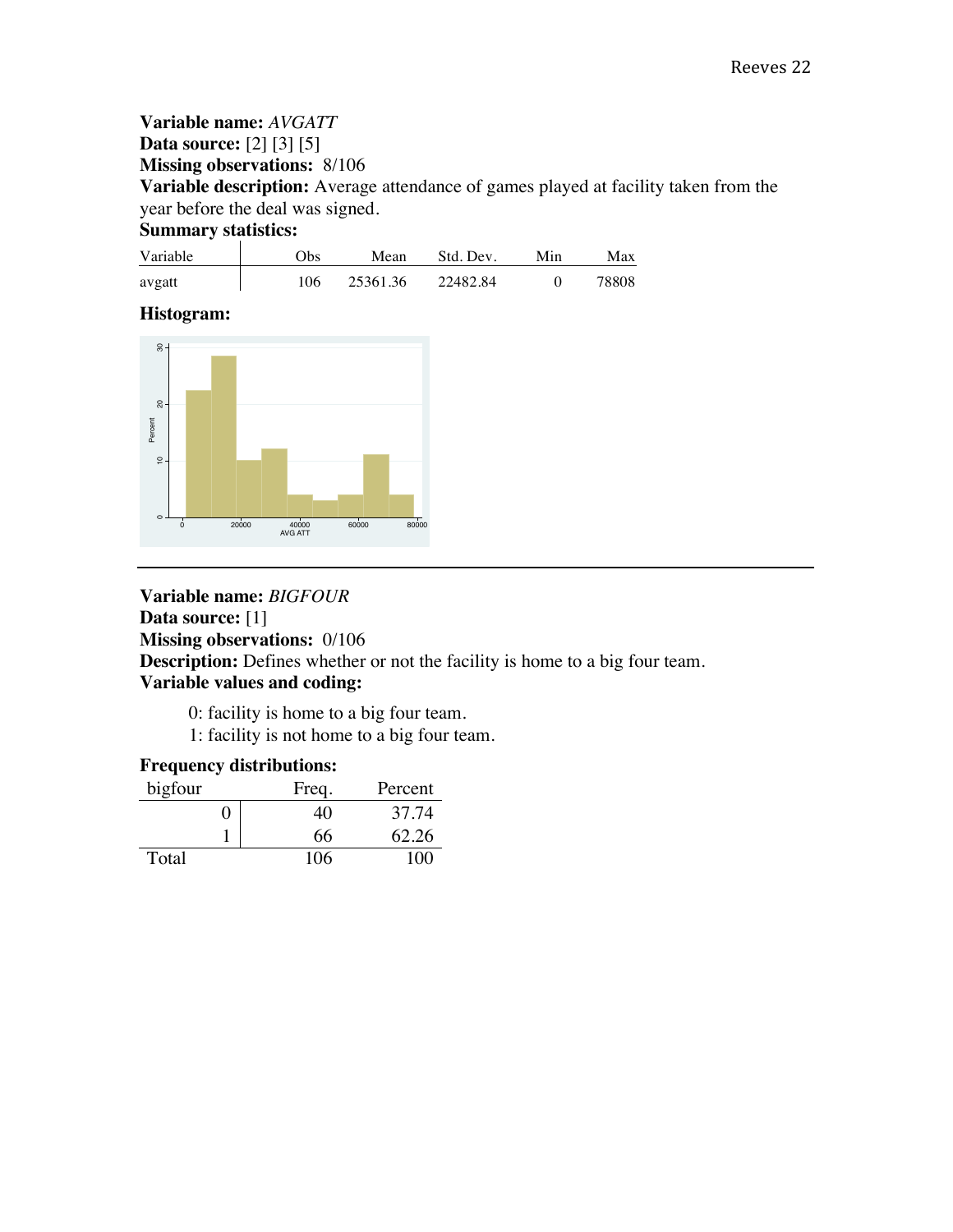**Variable name:** *CAPACITY* **Data source:** [3] [4] **Missing observations:** 0/106 **Variable description:** Total capacity of stadiums from the year the deal was signed. Includes standing room where applicable.

#### **Summary statistics:**

| Variable | Эbs | Mean     | Std. Dev. | Min  | Max   |
|----------|-----|----------|-----------|------|-------|
| capacity | 106 | 31567.12 | 23513.9   | 2500 | 85000 |

#### **Histogram:**



# **Variable name:** *GAMES* **Data source:** [2] [5]

#### **Missing observations:** 1/106

**Variable description:** Number of games played in each facility, each season. For MiLB, the number of games played included Seth Gitter's data set [5] were the total number of games played by the team during an entire season and not just at the facility. Professional sports teams, play half their games at home and half away, so I calculated the total number of games by dividing that number by two.

#### **Summary statistics:**

| Variable | )bs | Mean     | Std. Dev. | Min | Max |
|----------|-----|----------|-----------|-----|-----|
| games    | 105 | 42.84286 | 29.67527  |     | 89  |

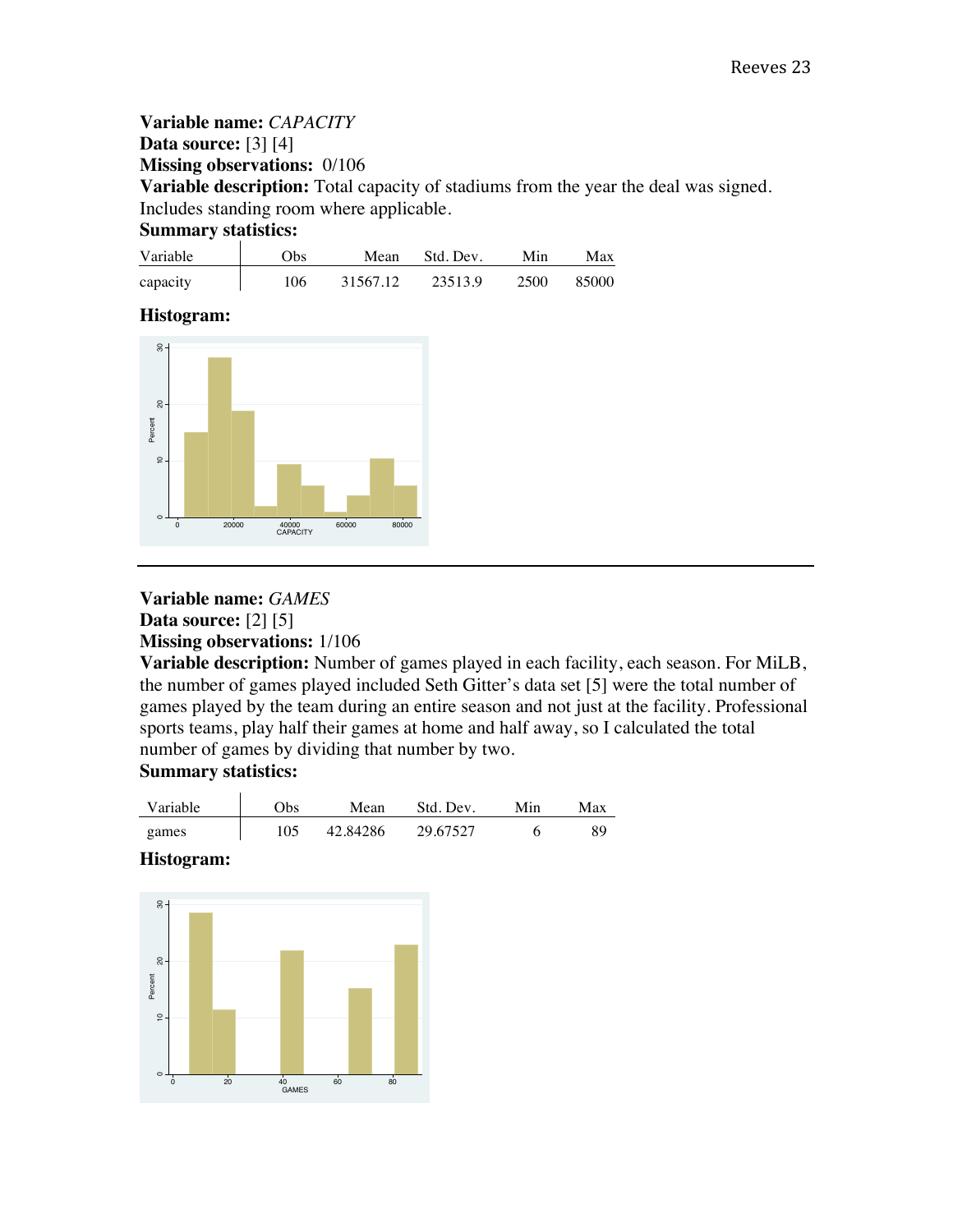## **Variable name:** *LEAGUE* **Data source:** [1] **Missing observations:** 0/106 **Variable description:** The league of the sport that plays in the facility in the naming rights deal. **Frequency distribution:**

| <b>LEAGUE</b>    | Freq. | Percent |
|------------------|-------|---------|
| <b>COLLEGEBB</b> | 14    | 13.21   |
| <b>COLLEGEFB</b> | 5     | 4.72    |
| MILB             | 16    | 15.09   |
| ML B             | 15    | 14.15   |
| <b>MLS</b>       | 5     | 4.72    |
| <b>NBA</b>       | 14    | 13.21   |
| <b>NBA NHL</b>   | 9     | 8.49    |
| NFL              | 19    | 17.92   |
| <b>NFL MLB</b>   | 1     | 0.94    |
| NHL              | 8     | 7.55    |
| Total            | 106   | 100     |

## **Bar graph**:

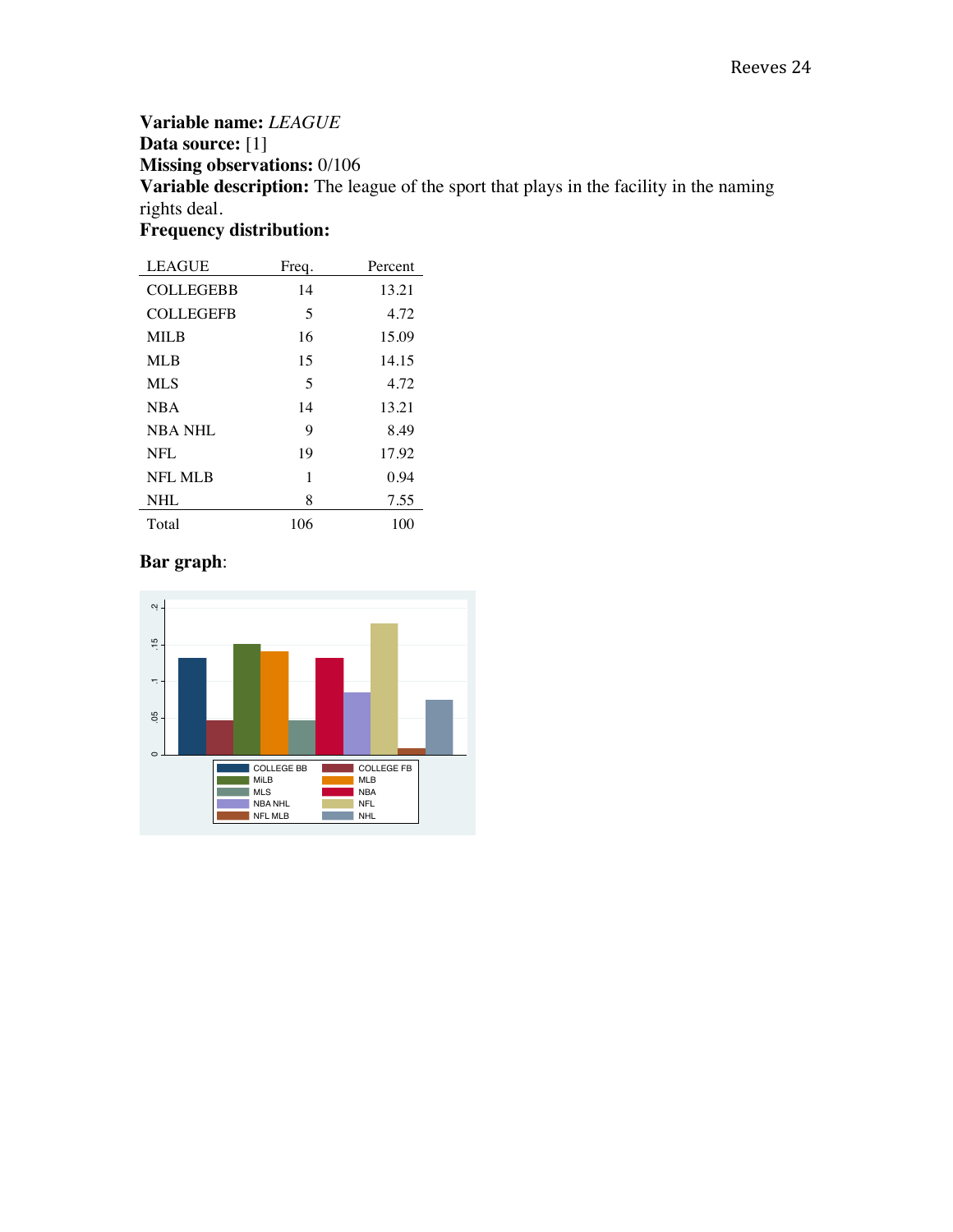### **Variable name:** *LN\_AGE* **Data source:** [4] **Missing observations:** 0/106 **Description and units:** Age of the facility in years. **Summary statistics:**

| Variable  | )bs | Mean  | Std. Dev. | Min | Max      |
|-----------|-----|-------|-----------|-----|----------|
| $ln\_age$ | 105 | 55905 | 0.7645564 |     | 4.465908 |

#### **Histogram:**



**Variable name:** *LN\_ANNUALFEE* **Data source:** [1] **Missing observations:** 0/106 **Description and units:** The natural log of length of the naming rights deal, in years. **Summary statistics:**

| Variable     | )bs | Mean    | Std. Dev. |          | Max      |
|--------------|-----|---------|-----------|----------|----------|
| In annualfee | '06 | 9642949 | 1.31893   | 6.214608 | 12.20607 |

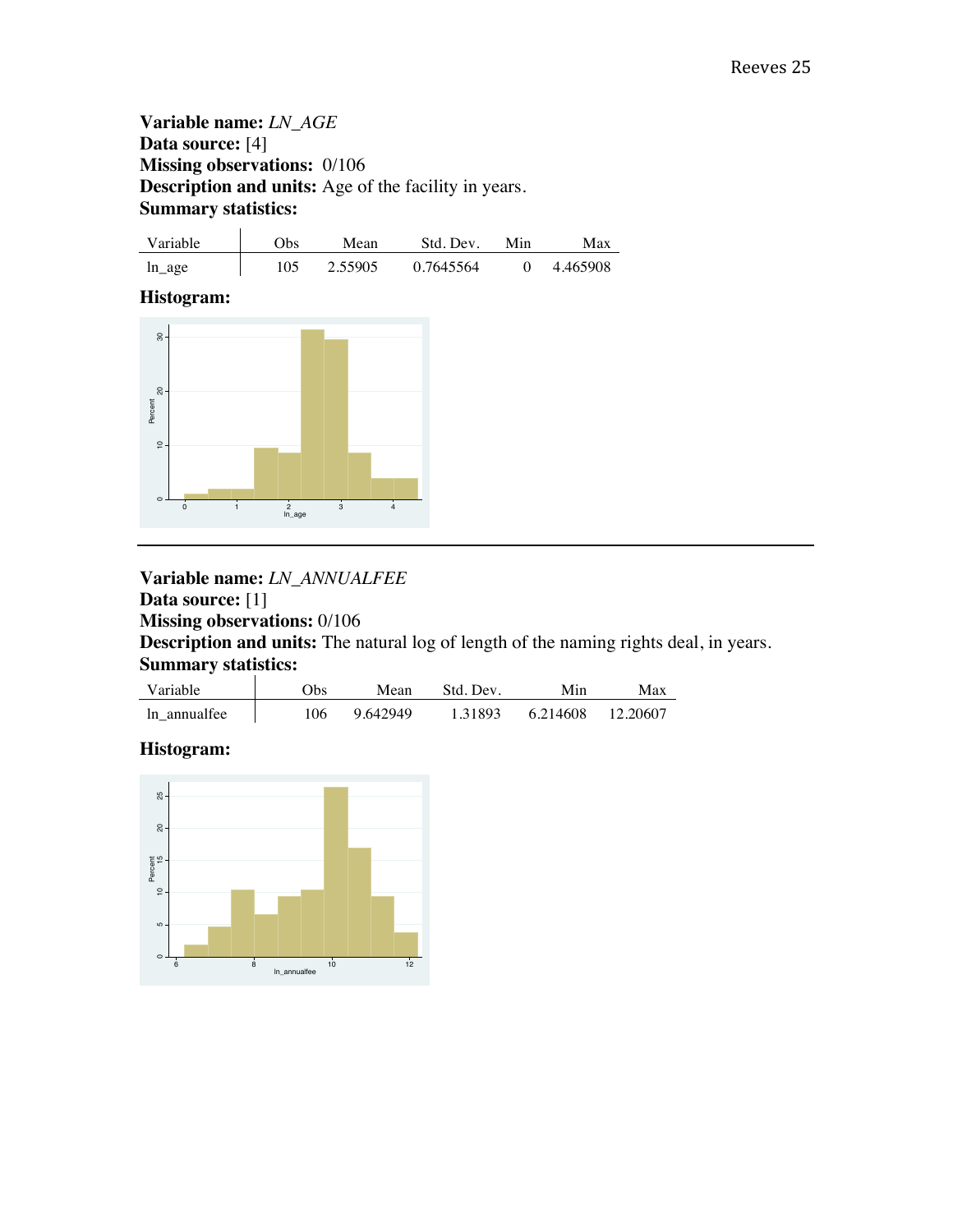**Variable name:** *LN\_PERSONALINC* **Data source:** [6] **Missing observations:** 4/106 **Description and units:** The natural log of mean personal income by metropolitan statistical area taken from the year before the deal was signed, measured in dollars. **Summary statistics:**

| Variable       | Obs | Mean | Std. Dev.                  | Min | Max      |
|----------------|-----|------|----------------------------|-----|----------|
| ln_personalinc | 102 |      | 18.18132 1.153535 15.55873 |     | 20.83933 |

**Histogram:**



**Variable name:** *LN\_POPULATION* **Data source:** [6]

**Missing observations:** 4/106

**Description and units:** Natural log of the total population by metropolitan statistical area taken from the year before the deal was signed.

**Summary statistics:** 

| Variable      | Obs. | Mean Std. Dev.                   | Min | Max      |
|---------------|------|----------------------------------|-----|----------|
| ln_population | 102  | 14.58431    1.054215    11.92941 |     | 16.79765 |

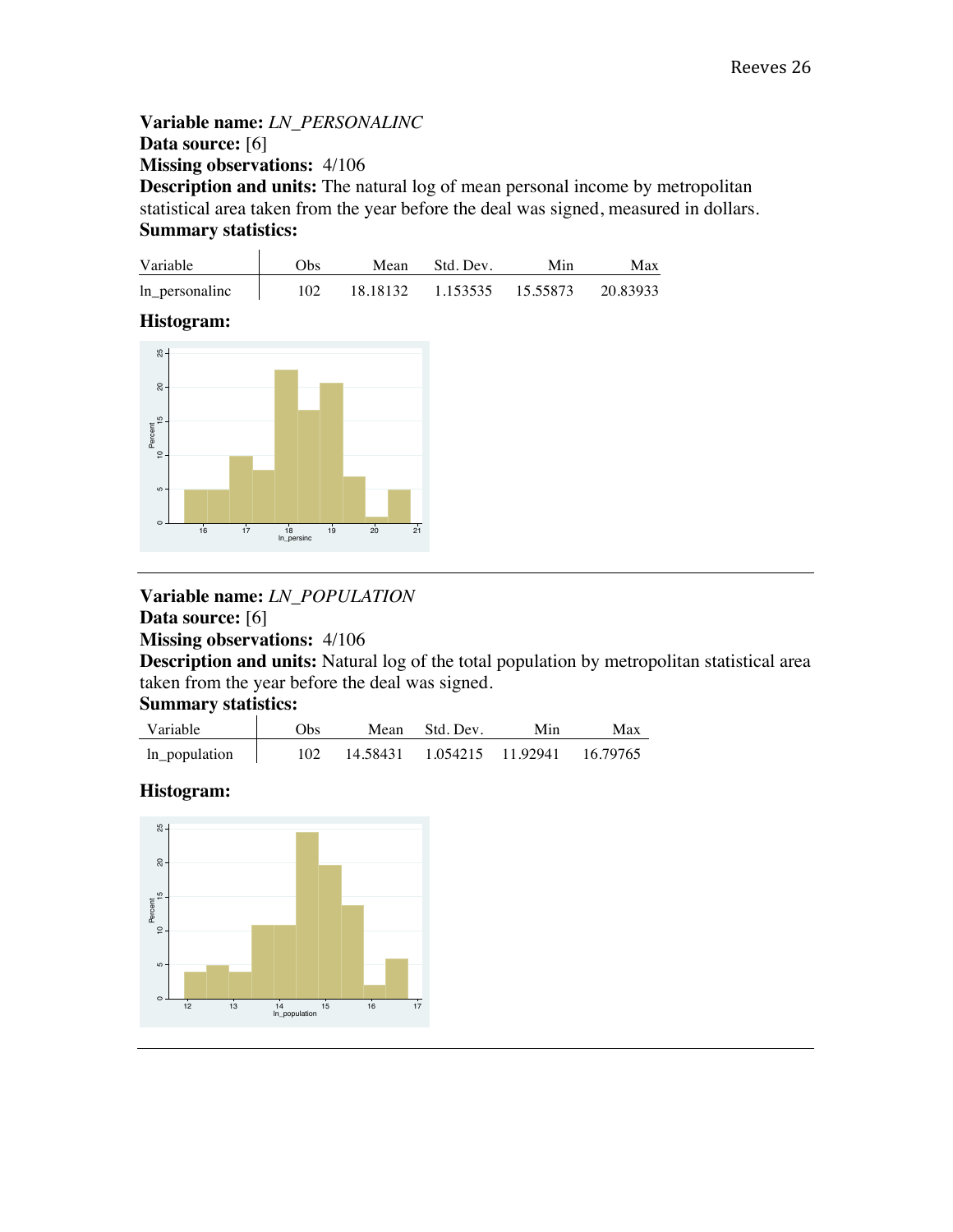**Variable name:** *LN\_TOTALATT* **Data source:** [2] [3] [5] **Missing observations:** 8/106 **Description and units:** The natural log of otal attendance of games played at facility taken from the year before the deal was signed. **Summary statistics:**

| Variable    | Obs | Mean     | Std. Dev. | Min | Max      |
|-------------|-----|----------|-----------|-----|----------|
| ln totalatt | 106 | 12.19109 | 3.626879  |     | 15.21226 |

#### **Histogram:**



# **Variable name:** *LN\_TOTALFEE*

**Data source:** [1] **Missing observations:** 0/106

**Description and units:** Natural log of total fee the sponsor is paying the facility owner for naming rights deal measured in hundred thousands of dollars.

#### **Summary statistics:**

| Variable    | Obs. | Mean     | Std. Dev. | Min      | Max     |
|-------------|------|----------|-----------|----------|---------|
| In totalfee | 106  | 7.867019 | 1.505008  | 4.317488 | 11 0021 |

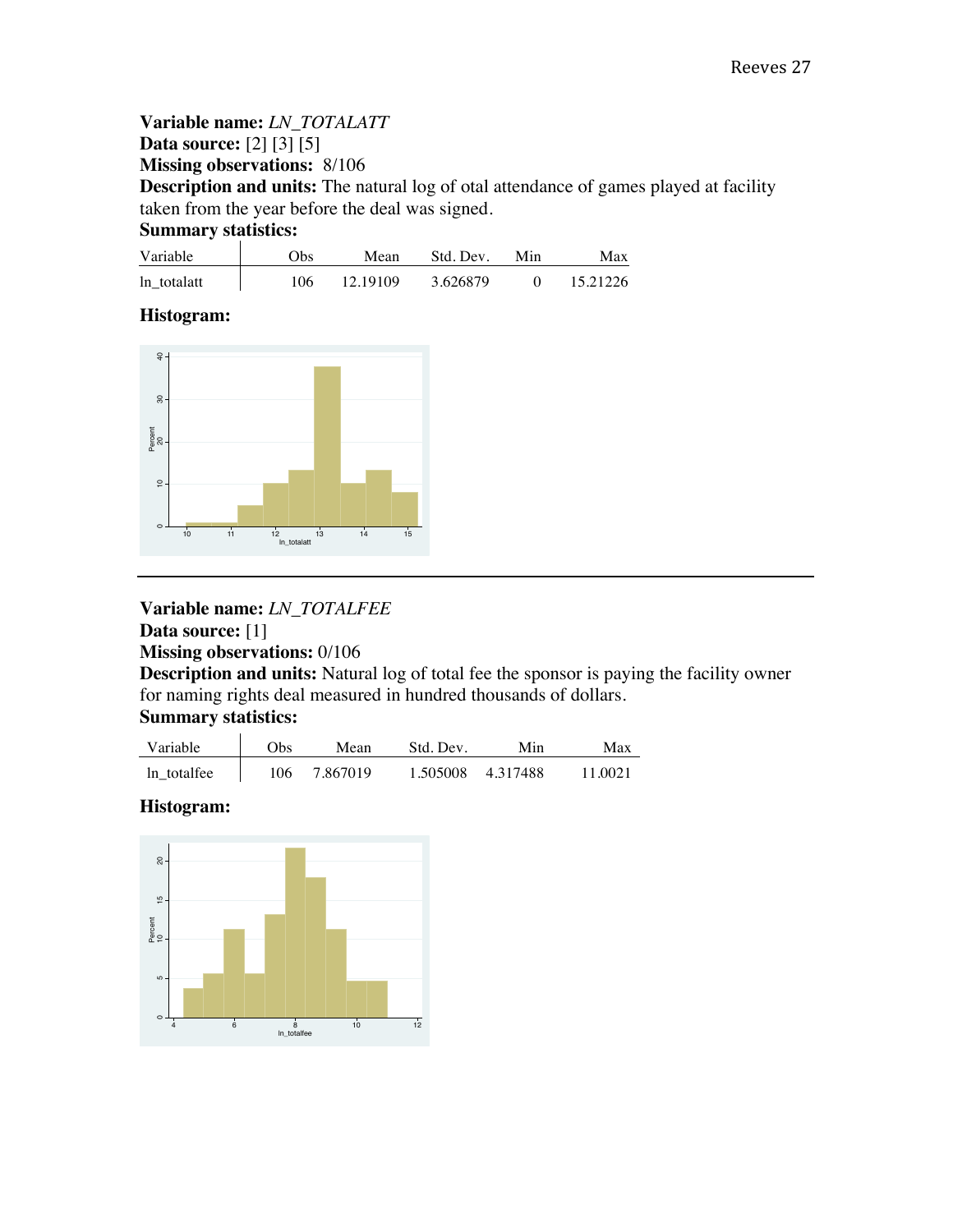#### **Variable name:** *NEWBIGFOUR*

**Data source:** [1] [4]

**Missing observations:** 0/106

**Description and units:** Defines whether or not the team was new at the time the deal was signed and if the facility is home to a big four team.

#### **Variable values and coding:**

0: facility is new and is home to a big four team

1: facility is not new and is not home to a big four team

#### **Frequency distributions:**

| newbigfour | Freq. | Percent |
|------------|-------|---------|
|            | 79    | 74.53   |
|            | 27    | 25.47   |
| Total      | 106   | 100     |

**Variable name:** *NEWFAC*

**Data source:** [4]

**Missing observations:** 0/106

**Description and units:** Defines whether or not the facility was new when the deal was signed.

#### **Variable values and coding:**

0: facility was not new when the deal was signed

1: facility was new when the deal was signed

#### **Frequency distributions:**

|--|

| <b>FACILITY</b> | Freq. | Percent |
|-----------------|-------|---------|
|                 | 65    | 61.32   |
|                 | 41    | 38.68   |
| Total           | 106   | 100     |

### **Variable name:** *NEWTEAM*

#### **Data source:** [2]

**Missing observations:** 0/106

**Description and units:** Defines whether or not the team was new at the time the deal was signed.

#### **Variable values and coding:**

0: tenant team was not new when the deal was signed

1: tenant team was new when the deal was signed

#### **Frequency distributions:**

| <b>NEW TEAM</b> | Freq. | Percent |
|-----------------|-------|---------|
|                 | 101   | 95.28   |
|                 |       | 4.72    |
| Total           | 106   | 100     |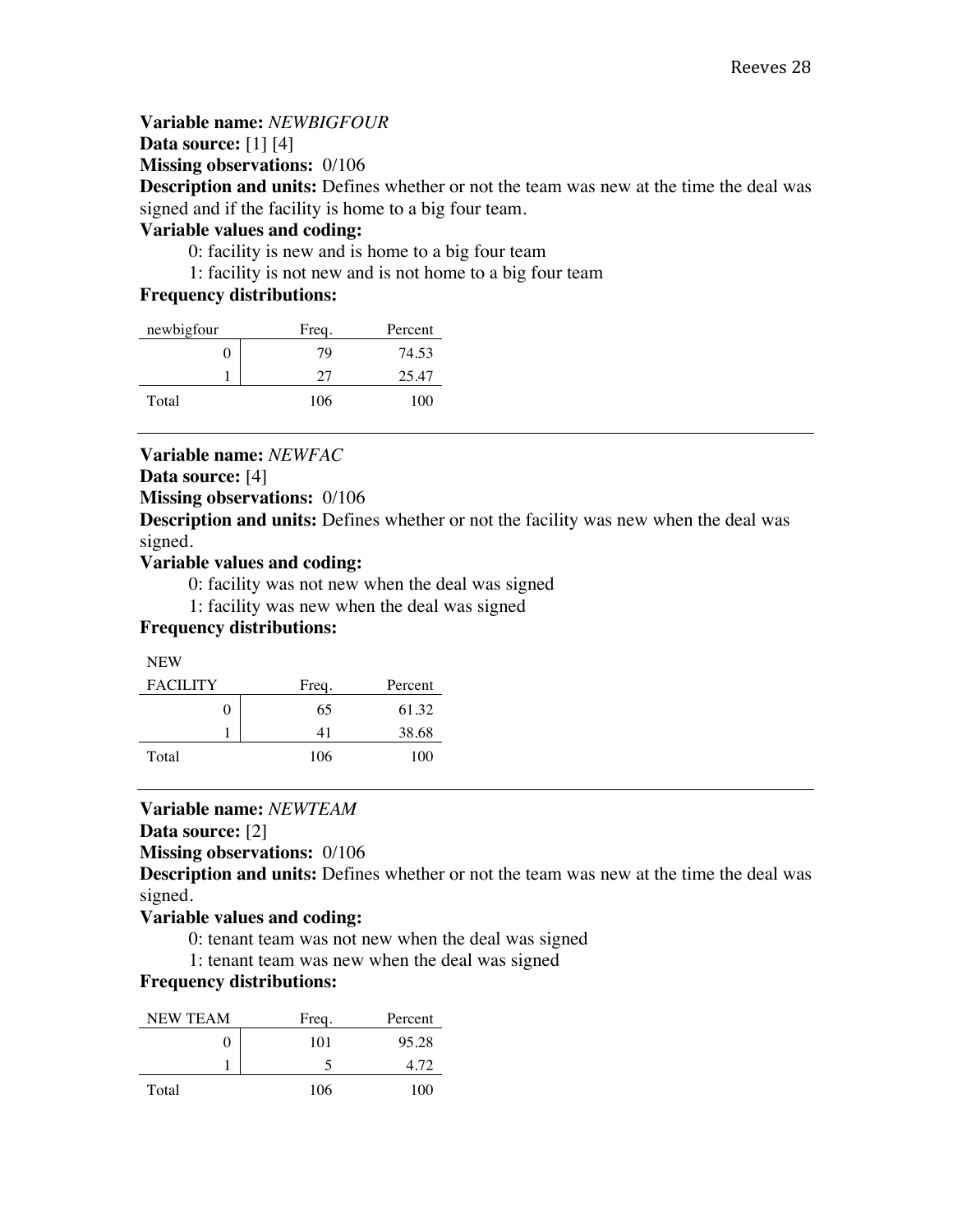## **Variable name:** *PERCENTAVGATT* **Data source:** [2] [3] [4] [5] **Missing observations:** 8/106

**Description and units:** Percentage of average attendance from the year before the deal was signed. Calculated by dividing avgatt by prevcap.

**Summary statistics:** 

| Variable            | )bs | Mean      | Std. Dev. | Min | Max |
|---------------------|-----|-----------|-----------|-----|-----|
| $percentavg \sim t$ | 106 | 0.6201597 | 0.3030333 |     |     |

## **Histogram:**



**Variable name:** *PERSONALINC*

**Data source:** [6]

**Missing observations:** 4/106

**Description and units:** Mean personal income for each metropolitan statistical area taken from the year before the deal was signed, measured in dollars.

### **Summary statistics:**

| Variable    | <b>Obs</b> | Mean | Std. Dev.                                  | Min | Max |
|-------------|------------|------|--------------------------------------------|-----|-----|
| personalinc | 102        |      | $1.51E+08$ $2.24E+08$ $5715689$ $1.12E+09$ |     |     |
| Histogram:  |            |      |                                            |     |     |

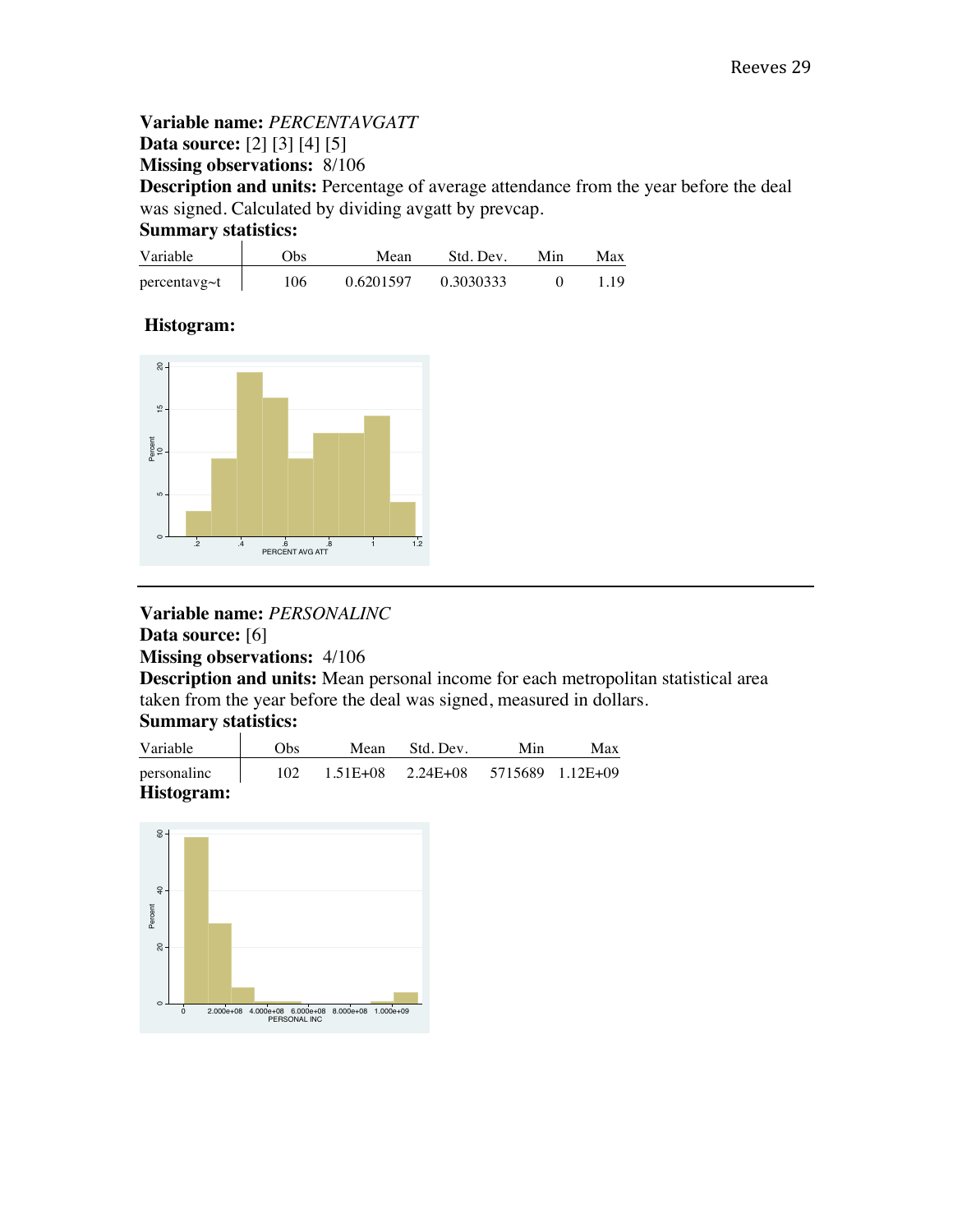**Variable name:** *POPULATION* **Data source:** [6] **Missing observations:** 4/106 **Description and units:** Total population by metropolitan statistical area taken from the year before the deal was signed. **Summary statistics:**

| Variable   | Obs. | Mean    | Std. Dev.      | Min. | Max      |
|------------|------|---------|----------------|------|----------|
| population | 102  | 3591832 | 4255727 151662 |      | 1 97E+07 |

### **Histogram:**



## **Variable name:** *PREVCAP* **Data source:** [4] [5]

**Missing observations:** 5/106

**Variable description:** Capacity of facility taken from the year before the deal was signed. If facility is new during the first active year of the deal, the capacity is taken from the previous facility the team played in.

## **Summary statistics:**

| Variable | Obs | Mean     | Std. Dev. | Min | Max   |
|----------|-----|----------|-----------|-----|-------|
| prevcap  | 106 | 30919.61 | 24827.35  |     | 85000 |

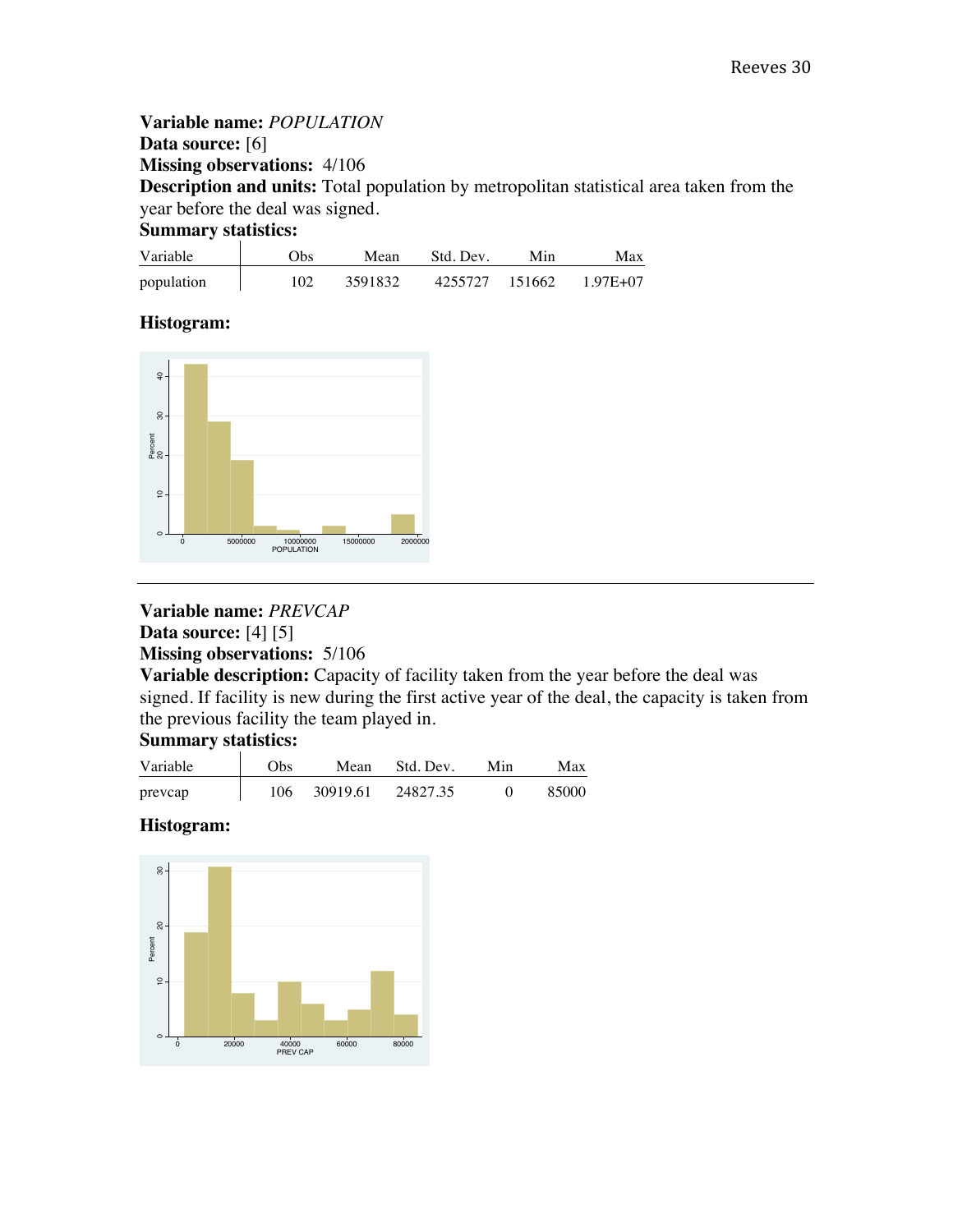#### **Variable name:** *PUBLIC* **Data source:** [4] **Missing observations:** 0/106 **Description:** Defines type of ownership of facility the year the deal was signed. **Variable values and coding:** 0: facility is privately owned 1: facility is publicly owned

#### **Frequency distributions:**

#### **PUBLICLY**

| <b>OWNED</b> | Freq. | Percent |
|--------------|-------|---------|
| 0            | 21    | 19.81   |
|              | 85    | 80.19   |
| Total        | 106   | 100     |

**Variable name:** *ROOF* **Data source:** [4] **Missing observations:** 0/106 **Variable description:** Type of roof on facility. **Frequency distribution:**

| ROOF.              | Freq. | Percent |
|--------------------|-------|---------|
| <b>CLOSED</b>      | 48    | 45.28   |
| <b>OPEN</b>        | 51    | 48.11   |
| <b>RETRACTABLE</b> |       | 6.6     |
| Total              | 106   | 100     |

#### **Bar graph:**

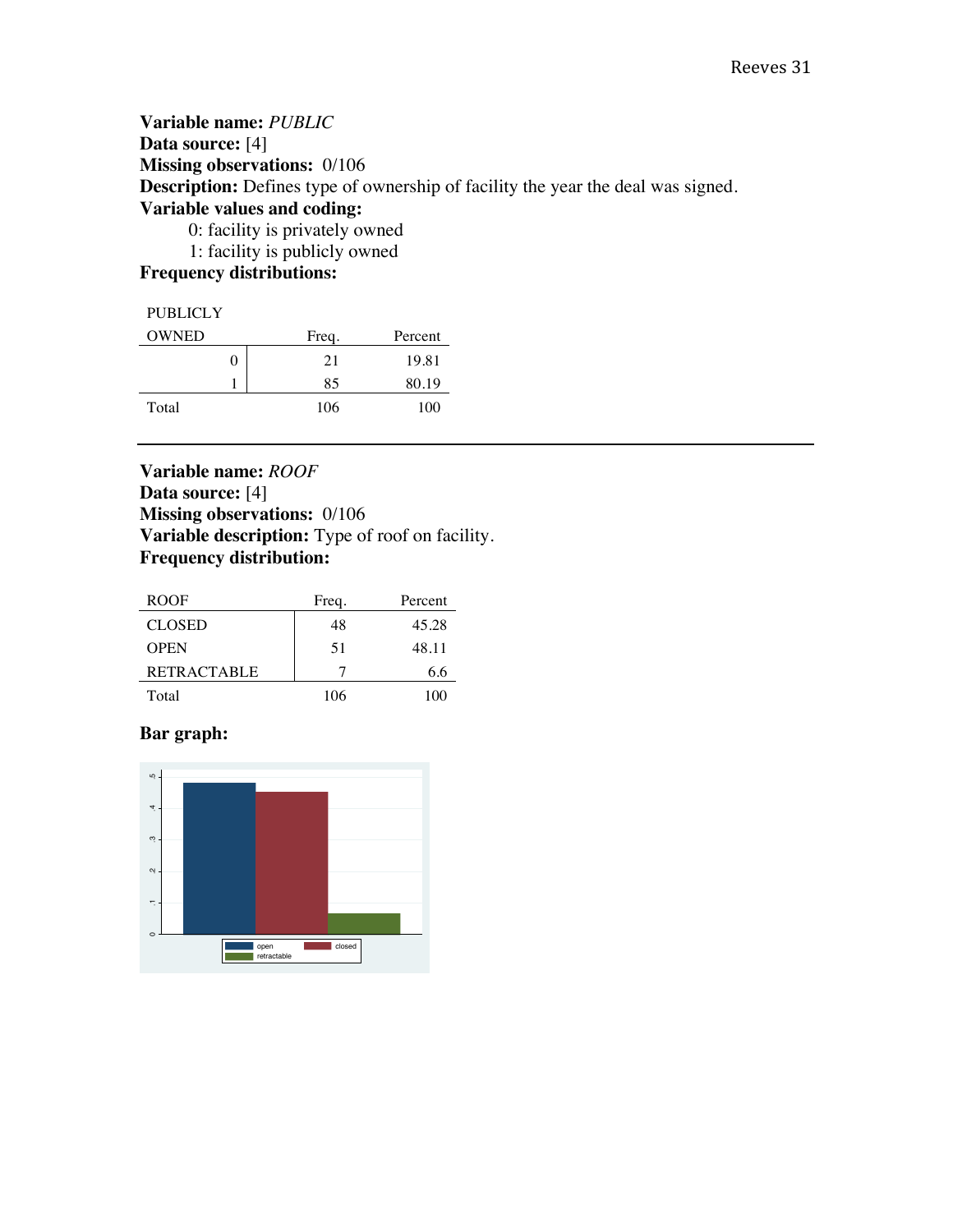**Variable name:** *TERM* **Data source:** [1] **Missing observations:** 0/106 **Description and units:** Length of the naming rights deal, in years. **Summary statistics:** 

| Variable | <b>Obs</b> | Mean     | Std. Dev. | Min | Max |
|----------|------------|----------|-----------|-----|-----|
| term     | 106        | 17 70755 | 6.667572  |     |     |

#### **Histogram:**



# **Variable name:** *TOTALATT* **Data source:** [2] [3] [5]

**Missing observations:** 8/106

**Description and units:** Total attendance of games played at facility taken from the year before the deal was signed.

#### **Summary statistics:**

| Variable | .)bs | Mean     | Std. Dev. | Min   | Max     |
|----------|------|----------|-----------|-------|---------|
| totalatt | 98   | 820864.6 | 793220.9  | 21542 | 4042045 |

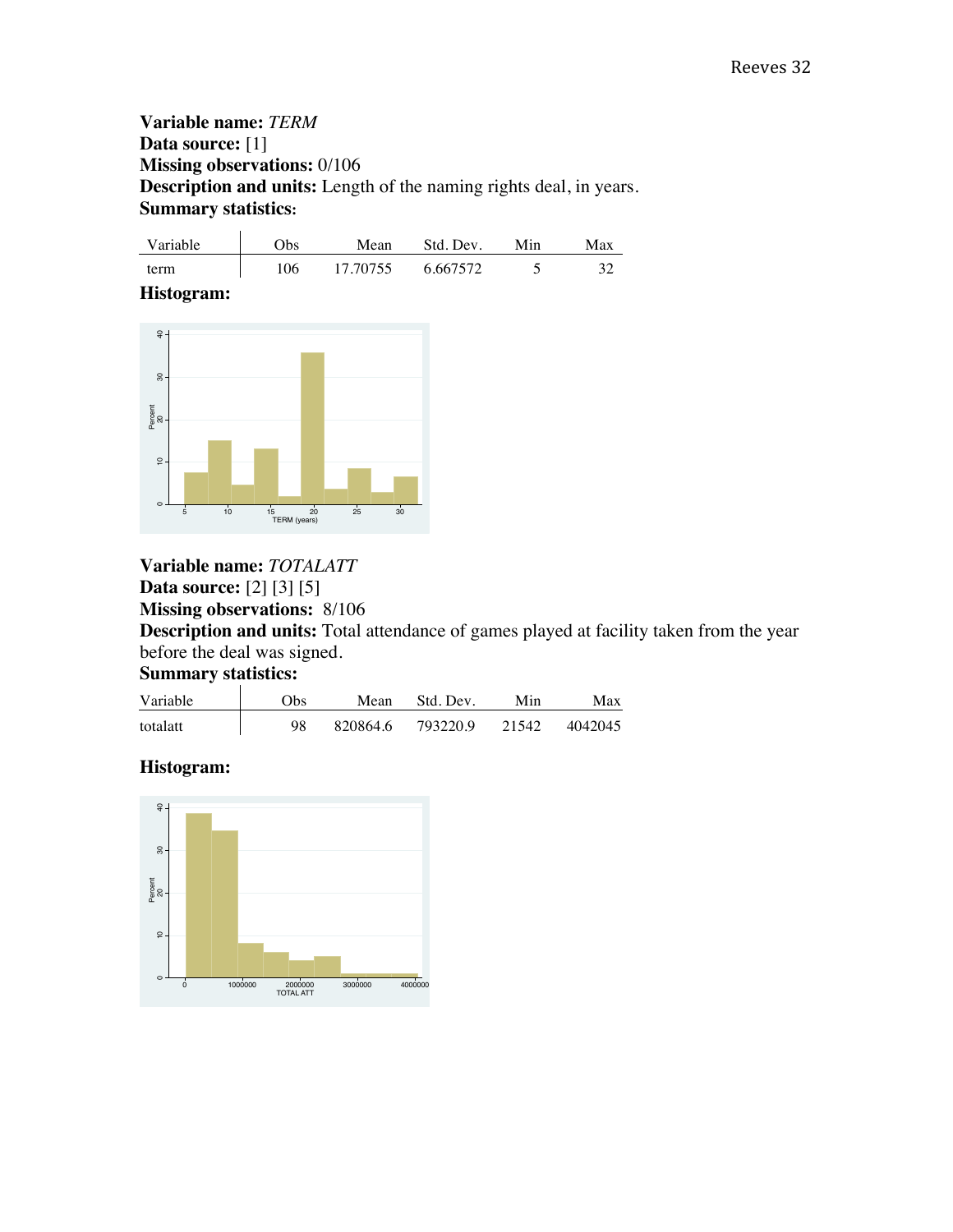**Variable name:** *TOTALFEE*  **Data source:** [1] **Missing observations:** 0/106 **Description and units:** Total fee the sponsor is paying the facility owner for naming rights deal measured in thousands of dollars. **Summary statistics:** 

| Variable | <b>Obs</b> | Mean     | Std. Dev. | Min | Max   |
|----------|------------|----------|-----------|-----|-------|
| totalfee | 106        | 6441.915 | 9626.209  | 75  | 60000 |

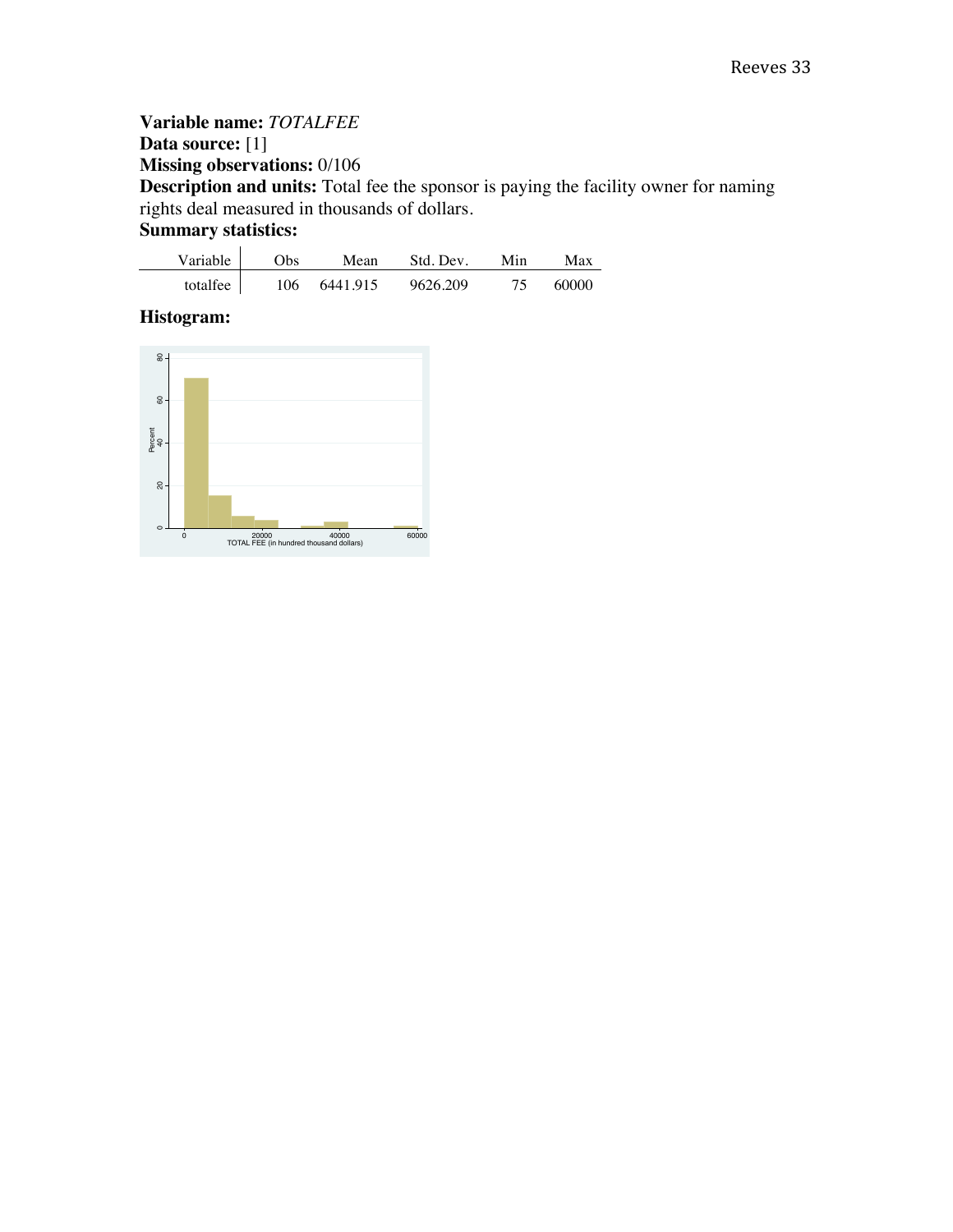### **Variable name:** *YEAR*  **Data source:** [1] **Variable description:** The year the naming rights deal was signed. **Missing observations:** 0/106 **Frequency distributions:**

| <b>YEAR</b> | Freq.            | Percent |
|-------------|------------------|---------|
| 1994        | $\mathbf{1}$     | 0.94    |
| 1995        | $\mathbf{1}$     | 0.94    |
| 1996        | $\overline{c}$   | 1.89    |
| 1997        | $\boldsymbol{2}$ | 1.89    |
| 1998        | $\mathbf{1}$     | 0.94    |
| 1999        | 11               | 10.38   |
| 2000        | 6                | 5.66    |
| 2001        | $\overline{c}$   | 1.89    |
| 2002        | 12               | 11.32   |
| 2003        | 7                | 6.6     |
| 2004        | $\overline{7}$   | 6.6     |
| 2005        | $\overline{7}$   | 6.6     |
| 2006        | 11               | 10.38   |
| 2007        | $\overline{4}$   | 3.77    |
| 2008        | 3                | 2.83    |
| 2009        | 6                | 5.66    |
| 2010        | $\overline{4}$   | 3.77    |
| 2011        | 10               | 9.43    |
| 2012        | 5                | 4.72    |
| 2013        | $\overline{4}$   | 3.77    |
| Total       | 106              | 100     |

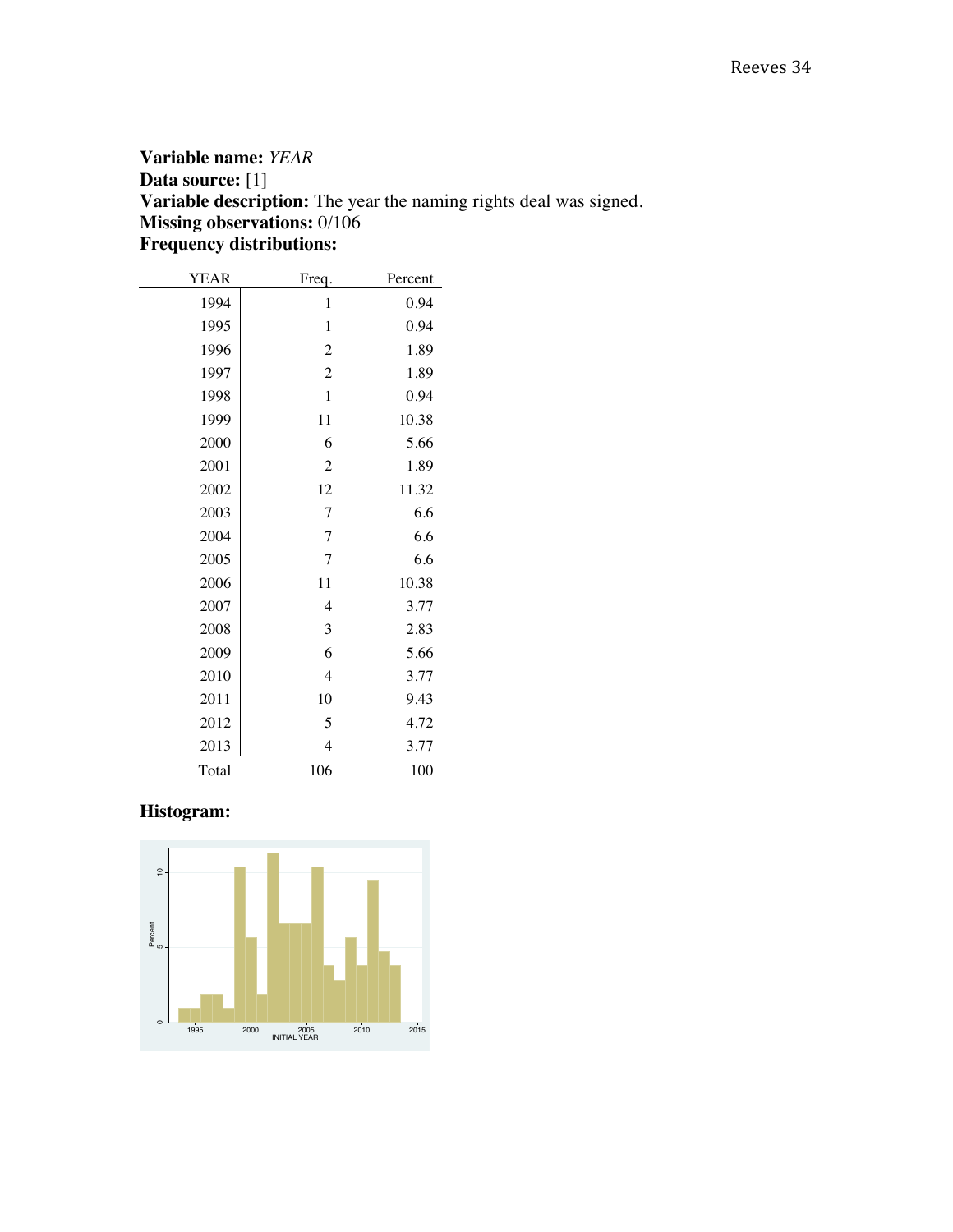#### **Variable name:** *YEARDUMMY*

#### **Data source:** [4]

**Missing observations:** 0/106

**Description:** Determines which facility engaged in a naming rights deal prior to 2002 and which facilities engaged in a naming rights deal after 2002.

#### **Variable values and coding:**

0: facility was named prior to 2002

1: facility was named after 2002

#### **Frequency distributions:**

| yeardummy | Freq. | Percent |
|-----------|-------|---------|
|           | 68    | 64.15   |
|           | 38    | 35.85   |
| Total     | 106   | 100     |

#### **Variable name:** *YEARINTERACT*

#### **Data source:** [4]

#### **Missing observations:** 0/106

**Description:** Interaction term used to determine which facilities were named after 2002 and which were named prior to 2002. Used to measure long-term inflation.

#### **Variable values and coding:**

0: facility was named prior to 2002

1: facility was named after 2002

#### **Frequency distributions:**

| yearinteract | Freq.          | Percent |
|--------------|----------------|---------|
| 0            | 68             | 64.15   |
| 1994         | 1              | 0.94    |
| 1995         | 1              | 0.94    |
| 1996         | 2              | 1.89    |
| 1997         | 2              | 1.89    |
| 1998         | 1              | 0.94    |
| 1999         | 11             | 10.38   |
| 2000         | 6              | 5.66    |
| 2001         | $\overline{2}$ | 1.89    |
| 2002         | 12             | 11.32   |
| Total        | 106            | 100     |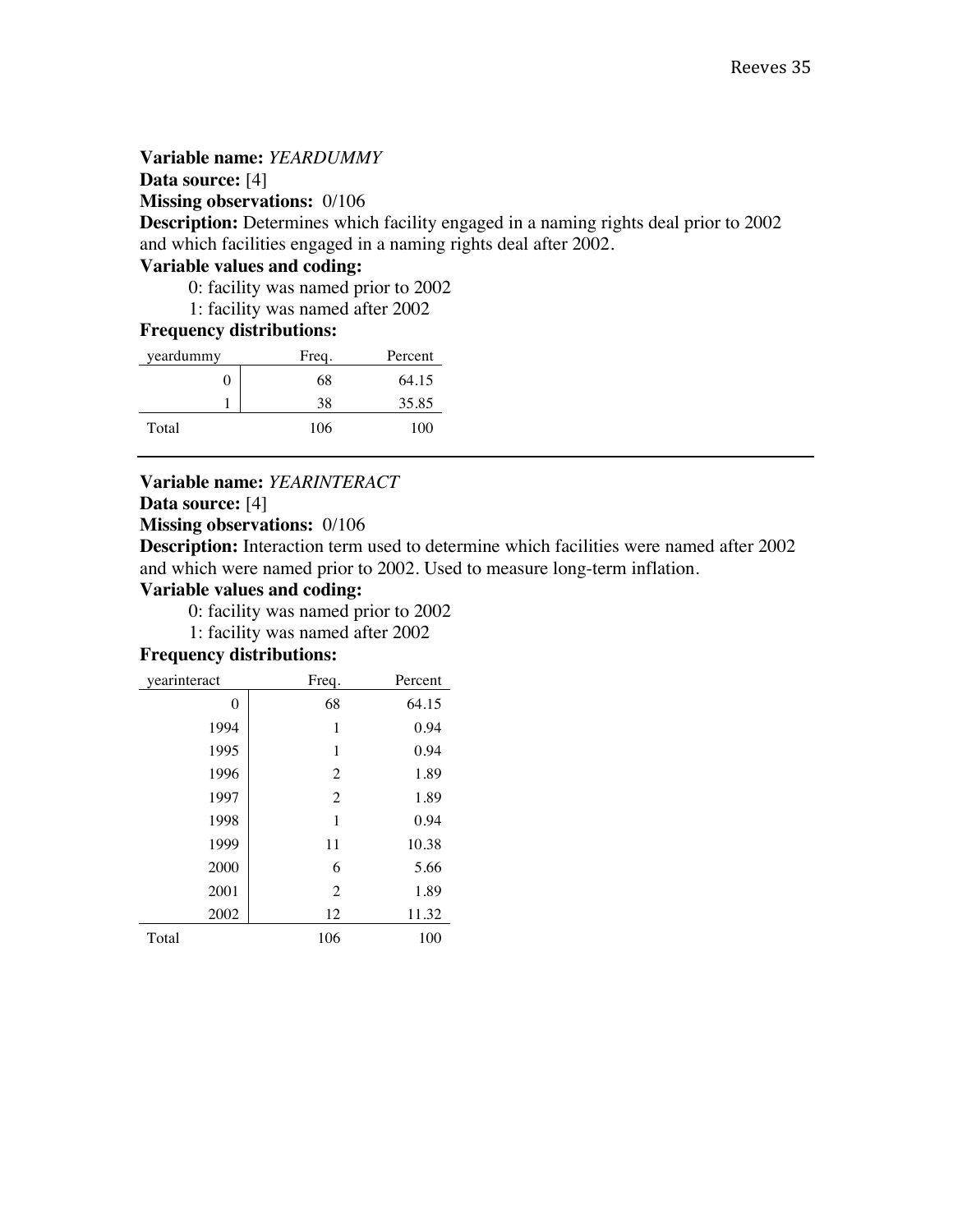# **10 Tables**

TABLE I.

|                  | (1)          | (2)             | (3)             |
|------------------|--------------|-----------------|-----------------|
| <b>VARIABLES</b> | ln_totalfee  | ln_totalfee     | ln_totalfee     |
|                  | -99.28785    | $-110.9032*$    | $-70.30588$     |
| $_{\rm cons}$    | (64.82827)   | (65.24959)      | (78.61941)      |
| year             | 0.0518267    | 0.0562549**     | 0.0360857       |
|                  | (.0329125)   | (.0331095)      | (.0396662)      |
| term             | 0.0859671*** | 0.0893449***    | 0.0928817***    |
|                  | (.0142005)   | (.0141568)      | (.0145511)      |
| games            | $-0.0076684$ | $-0.0140833***$ | $-0.0129044***$ |
|                  | (.0346712)   | (.0048754)      | (.0049679)      |
| percentavgatt    | 1.076963     | 0.8542979       | 0.8645487       |
|                  | (.6972519)   | (.6170155)      | (.6191664)      |
| ln_totalatt      | 0.1470499*** | 0.1490226***    | $0.1384555***$  |
|                  | (.0587791)   | (.0542115)      | (.0548886)      |
| avgatt           | $-0.0000177$ | $-0.00000786$   | $-0.00000616$   |
|                  | (.0000192)   | (.0000164)      | (.0000164)      |
| prevcap          | 0.00000378   | 0.00000572      | 0.00000448      |
|                  | (.0000118)   | (.0000106)      | (.0000107)      |
| capacity         | 0.00000383   | $-0.00000983$   | $-0.00000907$   |
|                  | (.0000179)   | (.0000145)      | (.0000145)      |
| ln_personalinc   | $-0.2748731$ | $-0.2456355$    | $-0.2953164$    |
|                  | (.615693)    | (.6236753)      | (.6291867)      |
| ln_population    | 0.399077     | 0.4443491       | 0.4984397       |
|                  | (.665029)    | (.673776)       | (.6807832)      |
| public           | $-0.2198208$ | $-0.3455817*$   | $-0.3688412**$  |
|                  | (.2178578)   | (.2006248)      | (.2034777)      |
| $ln\_{age}$      | $-0.1508017$ | $-0.0956768$    | $-0.0731983$    |
|                  | (.1278822)   | (.130967)       | (.132279)       |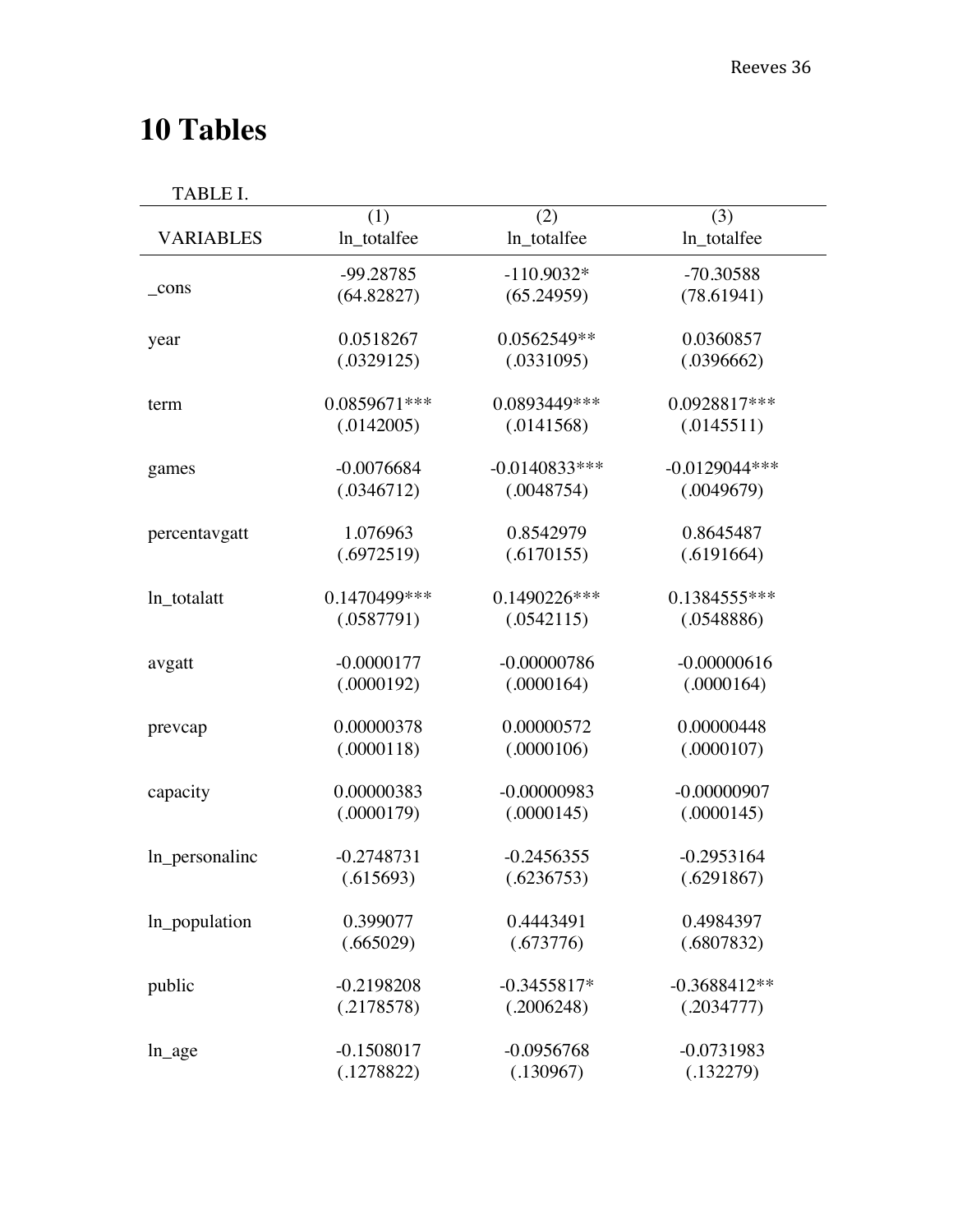# TABLE I. continued

| R-squared           | Standard errors in parentheses; *** $p<0.01$ , ** $p<0.05$ , * $p<0.1$ |                            |                           |
|---------------------|------------------------------------------------------------------------|----------------------------|---------------------------|
| Observations        | 100<br>0.8415                                                          | 100<br>0.8275              | 100<br>0.8313             |
| yeardummy           |                                                                        |                            | $-186.0428$<br>(155.0375) |
| yearinteract        |                                                                        |                            | 0.092893<br>(.0774737)    |
| newbigfour          |                                                                        | $-0.3078153$<br>(.3839712) | $-0.33524$<br>(.3858181)  |
| bigfour             |                                                                        | 2.018153***<br>(.3833668)  | 2.000645***<br>(.3845107) |
| $1_{nh}$            | 0.2966807<br>(1.338241)                                                |                            |                           |
| $1$ <sub>nba</sub>  | 0.183409<br>(1.314373)                                                 |                            |                           |
| $1$ mls             | $-1.015266$<br>(.9103322)                                              |                            |                           |
| $1$ mlb             | $-0.381853$<br>(2.718196)                                              |                            |                           |
| $1$ <sub>milb</sub> | $-2.432685$<br>(2.500076)                                              |                            |                           |
| 1_college           | $-1.655381***$<br>(.4765737)                                           |                            |                           |
| retractable         | 0.1993227<br>(.5257863)                                                | 0.1021562<br>(.4507009)    | 0.0168765<br>(.4564652)   |
| open                | 0.3158685<br>(.4195675)                                                | 0.1348279<br>(.3041825)    | 0.1121557<br>(.306468)    |
| newteam             | 2.422337***<br>(.8242047)                                              | 2.729853***<br>(.7652444)  | 2.617112***<br>(.7771305) |
| newfac              | $-0.095782$<br>(.2447159)                                              | 0.0364759<br>(.238133)     | 0.0887066<br>(.2427069)   |
| <b>VARIABLES</b>    | (1)<br>ln_totalfee                                                     | (2)<br>ln_totalfee         | (3)<br>ln_totalfee        |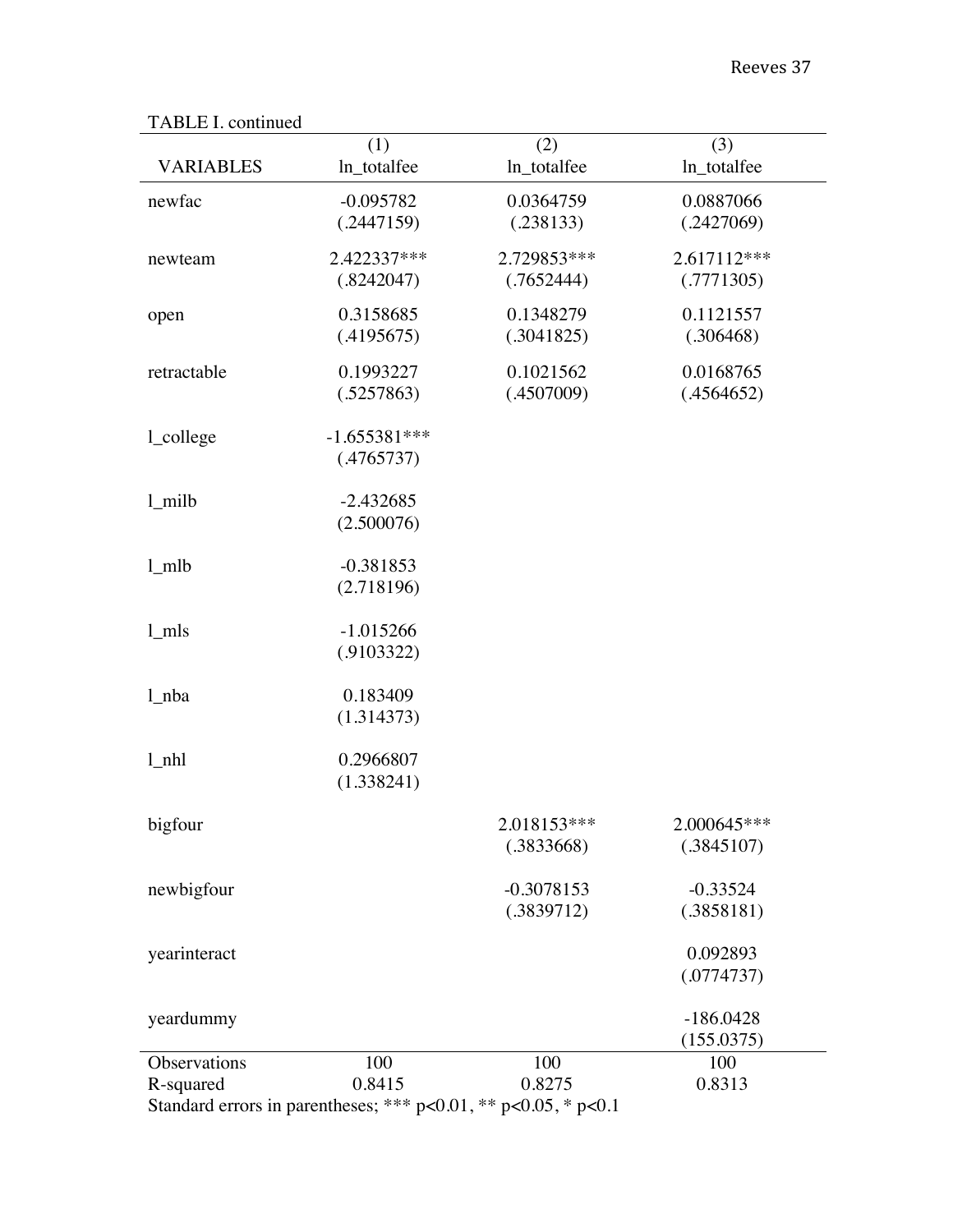TABLE II.

| TYDFF II'        |               |                 |               |
|------------------|---------------|-----------------|---------------|
|                  | (1)           | (2)             | (3)           |
| <b>VARIABLES</b> | ln_annualfee  | ln_annualfee    | ln_annualfee  |
|                  | $-84.8859*$   | $-94.81561*$    | $-32.23446$   |
| _cons            | (50.96411)    | (54.06474)      | (64.09843)    |
|                  |               |                 |               |
| year             | 0.0456817*    | 0.0493574**     | 0.0182399     |
|                  | (.0258738)    | (.027434)       | (.0323399)    |
|                  |               |                 |               |
| term             | 0.0240818**   | 0.0287438**     | 0.0338954***  |
|                  | (.0111636)    | (.0117301)      | (.0118635)    |
| games            | 0.0148683     |                 | $-0.009859**$ |
|                  | (.0272564)    | 0.0112805***    | (.0040503)    |
|                  |               | (.0040396)      |               |
|                  |               |                 |               |
| percentavgatt    | 1.532044***   | 1.367474***     | 1.393884***   |
|                  | (.5481378)    | (.511249)       | (.5048066)    |
|                  |               |                 |               |
| ln_totalatt      | $0.1032121**$ | 0.1059347**     | 0.0923175**   |
|                  | (.0462086)    | (.0449188)      | (.0447507)    |
|                  | $-0.0000272*$ | $-0.0000147$    | $-0.0000126$  |
| avgatt           | (.0000151)    | (.0000136)      | (.0000134)    |
|                  |               |                 |               |
| prevcap          | 0.0000108     | 0.0000126       | 0.0000114     |
|                  | (0.00000931)  | $(-0.00001875)$ | (0.00000869)  |
|                  |               |                 |               |
| capacity         | 0.00000796    | $-0.00000775$   | $-0.00000699$ |
|                  | (.0000141)    | (.000012)       | (.0000118)    |
|                  |               |                 |               |
| ln_personalinc   | $-0.3258093$  | $-0.2477552$    | $-0.287103$   |
|                  | (.484021)     | (.5167671)      | (.5129762)    |
| ln_population    | 0.4943744     | 0.489368        | 0.5290284     |
|                  | (.522806)     | (.5582797)      | (.5550428)    |
|                  |               |                 |               |
| public           | 0.0271552     | $-0.1328137$    | $-0.1526059$  |
|                  | (.1712668)    | (.1662345)      | (.1658954)    |
|                  |               |                 |               |
| $ln\_{age}$      | $-0.1639543*$ | $-0.1233265$    | $-0.0945332$  |
|                  | (.1005333)    | (.1085171)      | (.1078471)    |
|                  |               |                 |               |
| newfac           | $-0.1030946$  | 0.0932454       | 0.1670301     |
|                  | (.192381)     | (.1973131)      | (.197879)     |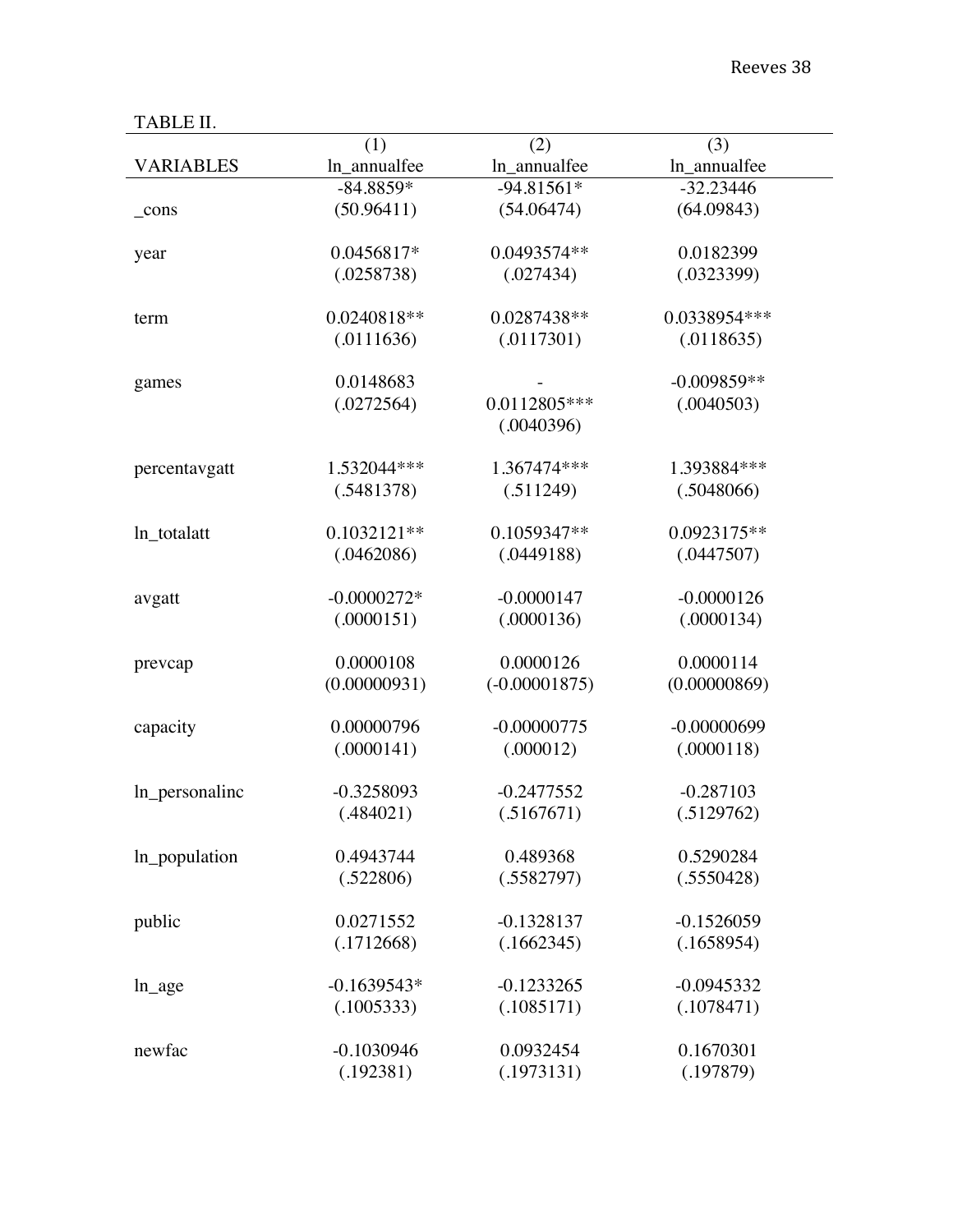| <b>VARIABLES</b>          | (1)<br>ln_annualfee          | (2)<br>ln_annualfee        | (3)<br>ln_annualfee        |
|---------------------------|------------------------------|----------------------------|----------------------------|
| open                      | 0.3381408<br>(.3298389)      | 0.0815855<br>(.2520406)    | 0.0426483<br>(.2498635)    |
| retractable               | 0.1901867<br>(.4133418)      | 0.0164851<br>(.3734434)    | $-0.0987477$<br>(.3721563) |
| l_college                 | $-1.671775***$<br>(.3746538) |                            |                            |
| 1_milb                    | $-3.594543*$<br>(1.96541)    |                            |                            |
| $1$ <sub>mlb</sub>        | $-1.923199$<br>(2.136883)    |                            |                            |
| $1$ <sub>mls</sub>        | $-1.117885$<br>(.7156487)    |                            |                            |
| $ln$ ba                   | $-0.5162931$<br>(1.033282)   |                            |                            |
| $1_{nh}$                  | $-0.2463904$<br>(1.052045)   |                            |                            |
| bigfour                   |                              | 1.842444***<br>(.3181523)  | 1.825816***<br>(.3134917)  |
| newbigfour                |                              | $-0.1244347$<br>(.3181523) | $-0.1509052$<br>(.3145576) |
| yearinteract              |                              |                            | 0.1058579**<br>(.0631643)  |
| yeardummy                 |                              |                            | $-212.1157$<br>(126.4021)  |
| Observations<br>R-squared | 100<br>0.8699                | 100<br>0.8427              | 100<br>0.851               |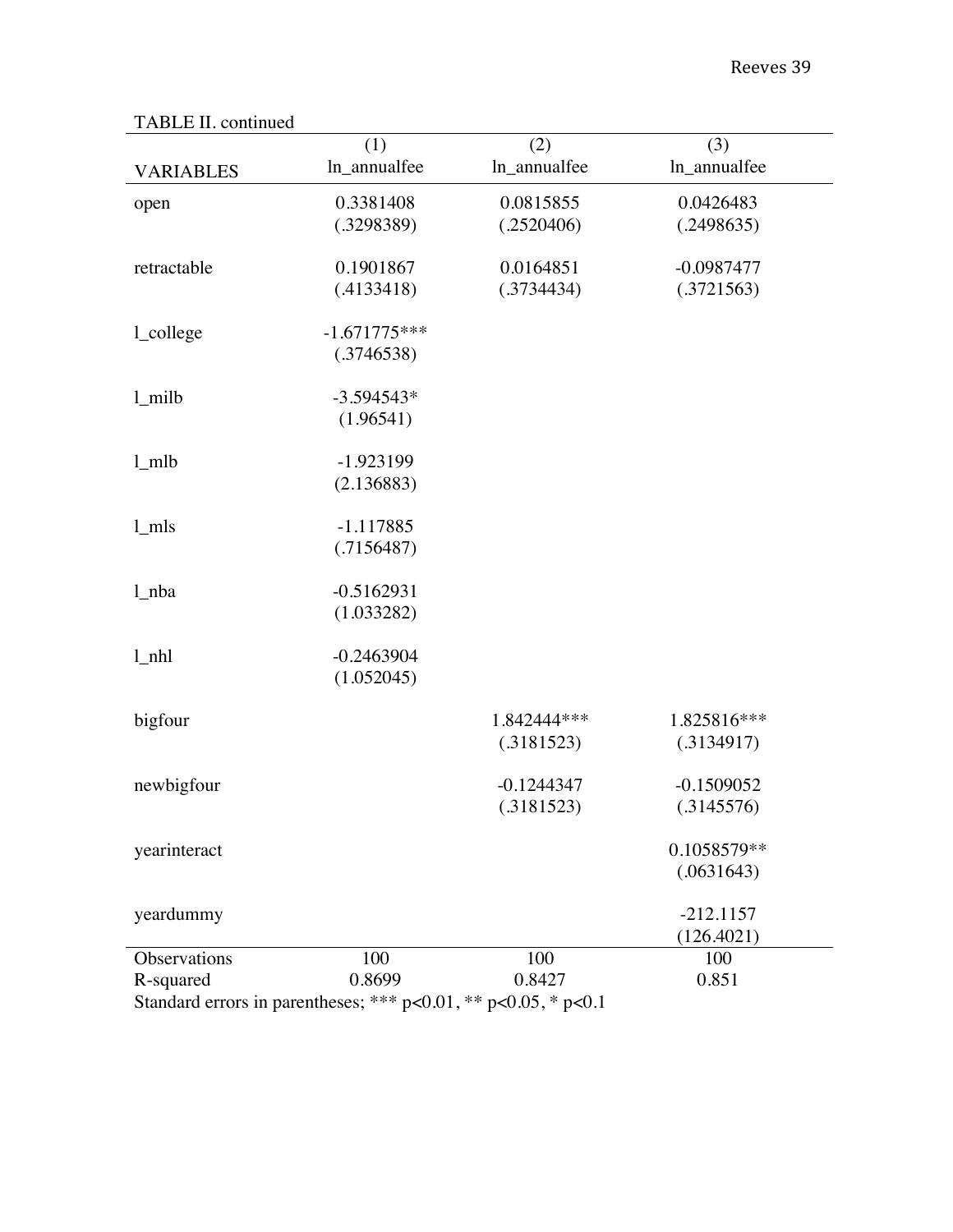# **12 Figures**



Figure 1: Residual Plot (ln\_totalfee)

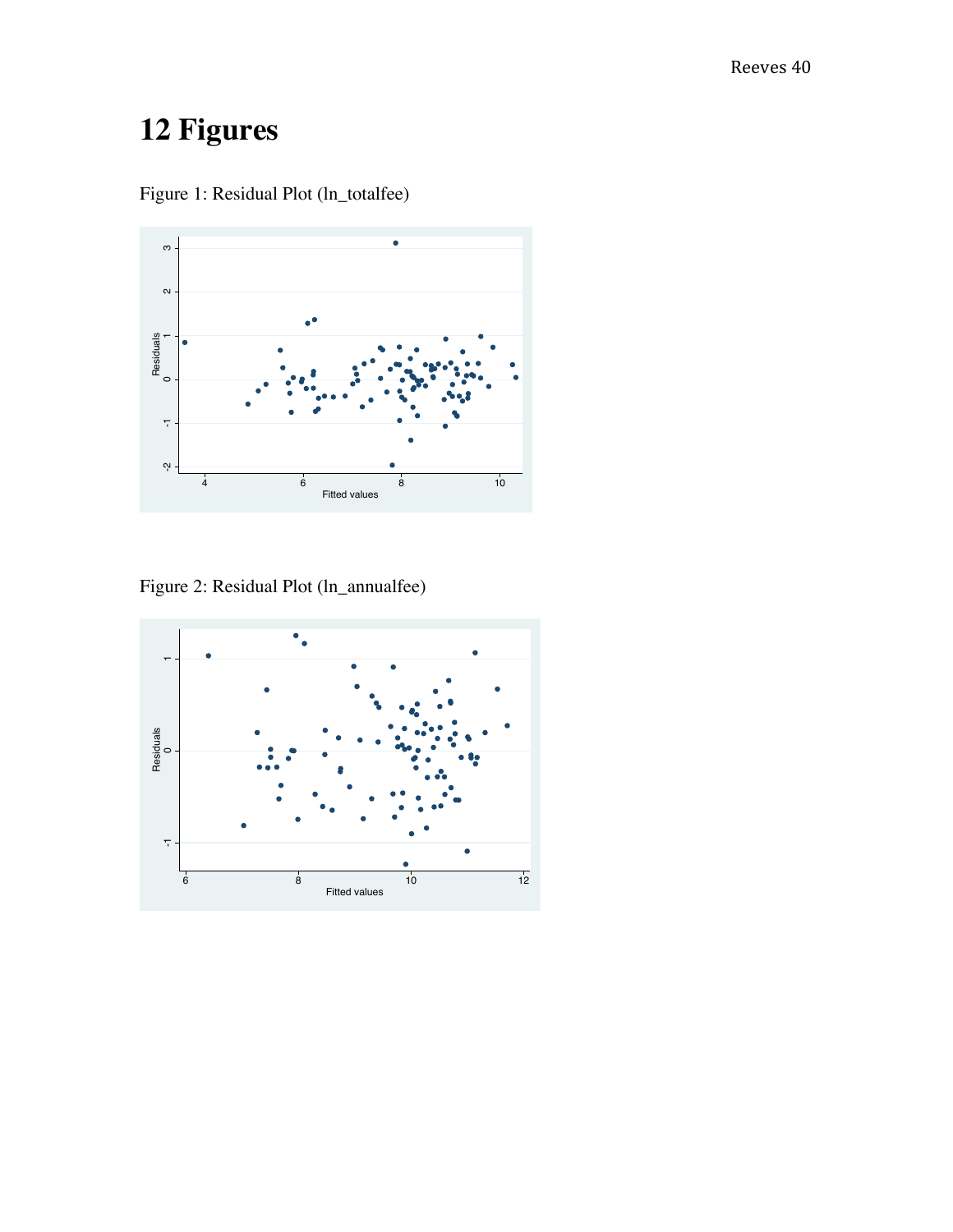Figure 3. F-test, ln\_totalfee

| test year+yearinteract= $=0$   |  |  |  |
|--------------------------------|--|--|--|
| $(1)$ year + year interact = 0 |  |  |  |
| $F(1, 79) = 2.59$              |  |  |  |
| $Prob > F = 0.1118$            |  |  |  |

Figure 4. F-test, ln\_annualfee

| test year+yearinteract= $=0$   |        |  |
|--------------------------------|--------|--|
| $(1)$ year + year interact = 0 |        |  |
| $F(1, 79) = 3.60$              |        |  |
| $Prob > F =$                   | 0.0613 |  |

Figure 5. Test for multicollinearity

| Variable              | VIF          | 1/VIF    |
|-----------------------|--------------|----------|
| yeardummy             | $1.14E + 06$ | 0.000001 |
| yearinteract          | $1.14E + 06$ | 0.000001 |
| $ln$ persona $\sim$ c | 106.27       | 0.00941  |
| ln_populat~n          | 104.66       | 0.009555 |
| avgatt                | 27.66        | 0.036157 |
| capacity              | 24.37        | 0.041039 |
| prevcap               | 14.58        | 0.068568 |
| bigfour               | 11.17        | 0.089507 |
| year                  | 6.83         | 0.146356 |
| ln_totalatt           | 6.76         | 0.147975 |
| percentavg~t          | 6.71         | 0.149092 |
| newbigfour            | 6.03         | 0.165707 |
| open                  | 4.94         | 0.20244  |
| newteam               | 4.89         | 0.204641 |
| games                 | 4.51         | 0.22177  |
| newfac                | 2.86         | 0.349675 |
| retractable           | 2.86         | 0.349876 |
| ln_age                | 2.21         | 0.451671 |
| term                  | 1.98         | 0.505551 |
| public                | 1.34         | 0.744798 |
| Mean VIF              | 113601.94    |          |